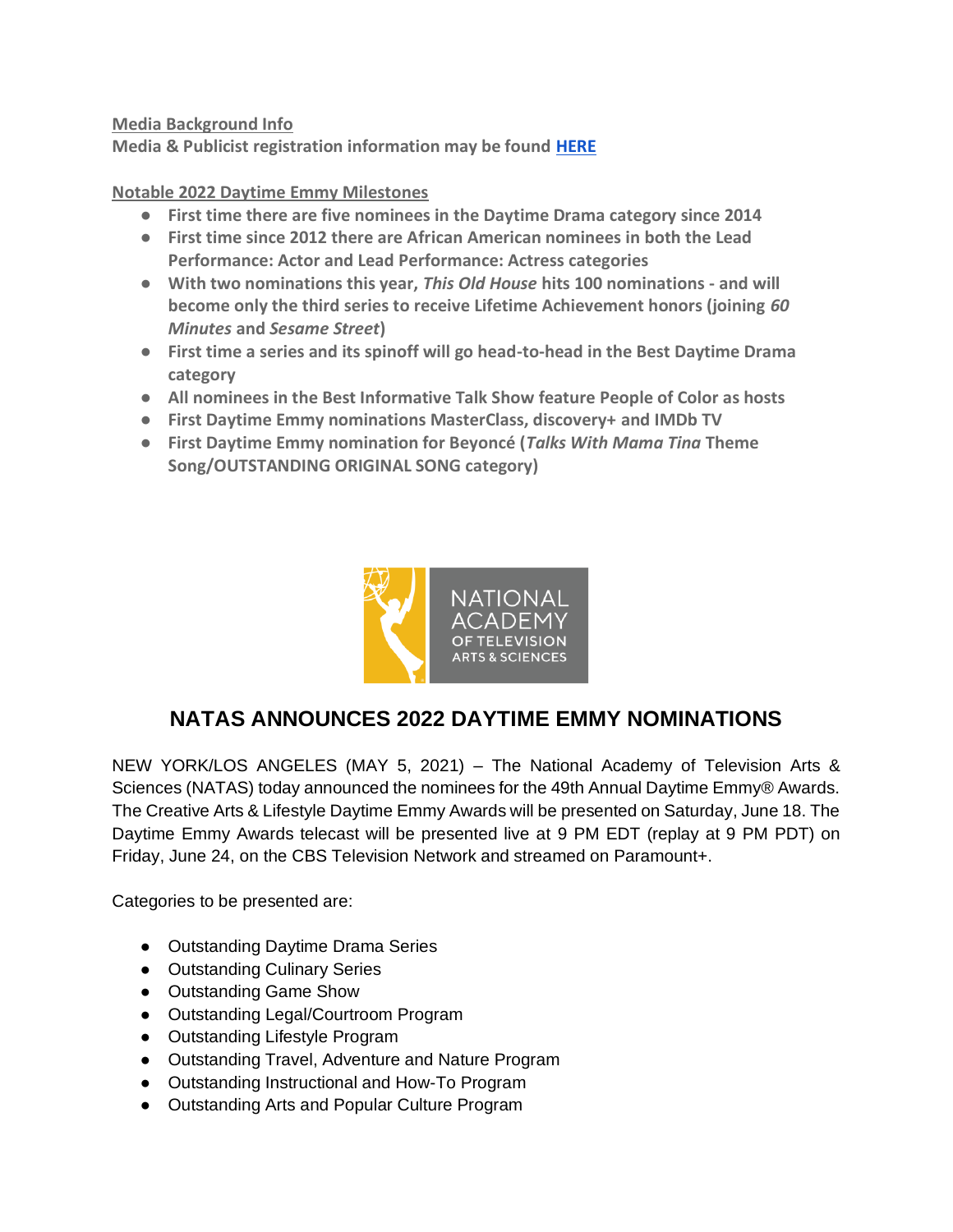- Outstanding Informative Talk Show
- Outstanding Entertainment Talk Show
- Outstanding Entertainment News Series
- Outstanding Daytime Special
- Outstanding Short Form Daytime Program
- Outstanding Interactive Media for a Daytime Program
- Outstanding Daytime Promotional Announcement
- Outstanding Lead Performance in a Daytime Drama Series: Actress
- Outstanding Lead Performance in a Daytime Drama Series: Actor
- Outstanding Supporting Performance in a Drama Series: Actress
- Supporting Performance in a Drama Series: Actor
- Outstanding Younger Performer in a Drama Series
- Outstanding Guest Performance in a Drama Series
- Outstanding Culinary Host
- Outstanding Game Show Host
- Outstanding Informative Talk Show Host
- Outstanding Entertainment Talk Show Host
- Outstanding Daytime Program Host
- Outstanding Writing Team for a Drama Series
- Outstanding Writing Team for a Daytime Non-Fiction Series or Special
- Outstanding Directing Team for a Drama Series
- Outstanding Directing Team for a Single Camera Daytime Non-Fiction Program
- Outstanding Directing Team for a Multiple Camera Daytime Non-Fiction Program
- Outstanding Music Direction and Composition
- Outstanding Original Song
- Outstanding Lighting Direction
- Outstanding Technical Team, Camera Work, Video
- Outstanding Cinematography
- Outstanding Single Camera Editing
- Outstanding Multiple Camera Editing
- Outstanding Live Sound Mixing and Sound Editing
- Outstanding Sound Mixing and Sound Editing
- Outstanding Main Title and Graphic Design
- Outstanding Casting
- Outstanding Art Direction/Set Decoration/Scenic Design
- Outstanding Costume Design/Styling
- Outstanding Hairstyling
- Outstanding Makeup
- Outstanding Special Effects Costumes, Makeup and Hairstyling

The June 24th telecast will mark the 16th time CBS has broadcast the Daytime Emmys®, more than any other network. The Creative Arts and Lifestyle Emmy ceremony will stream live at 9 PM ET/6 PM PT on Saturday, June 18 at watch.TheEmmys.tv and via The Emmys apps for iOS, tvOS, Android, FireTV, and Roku (full list at apps.theemmys.tv). The final determination of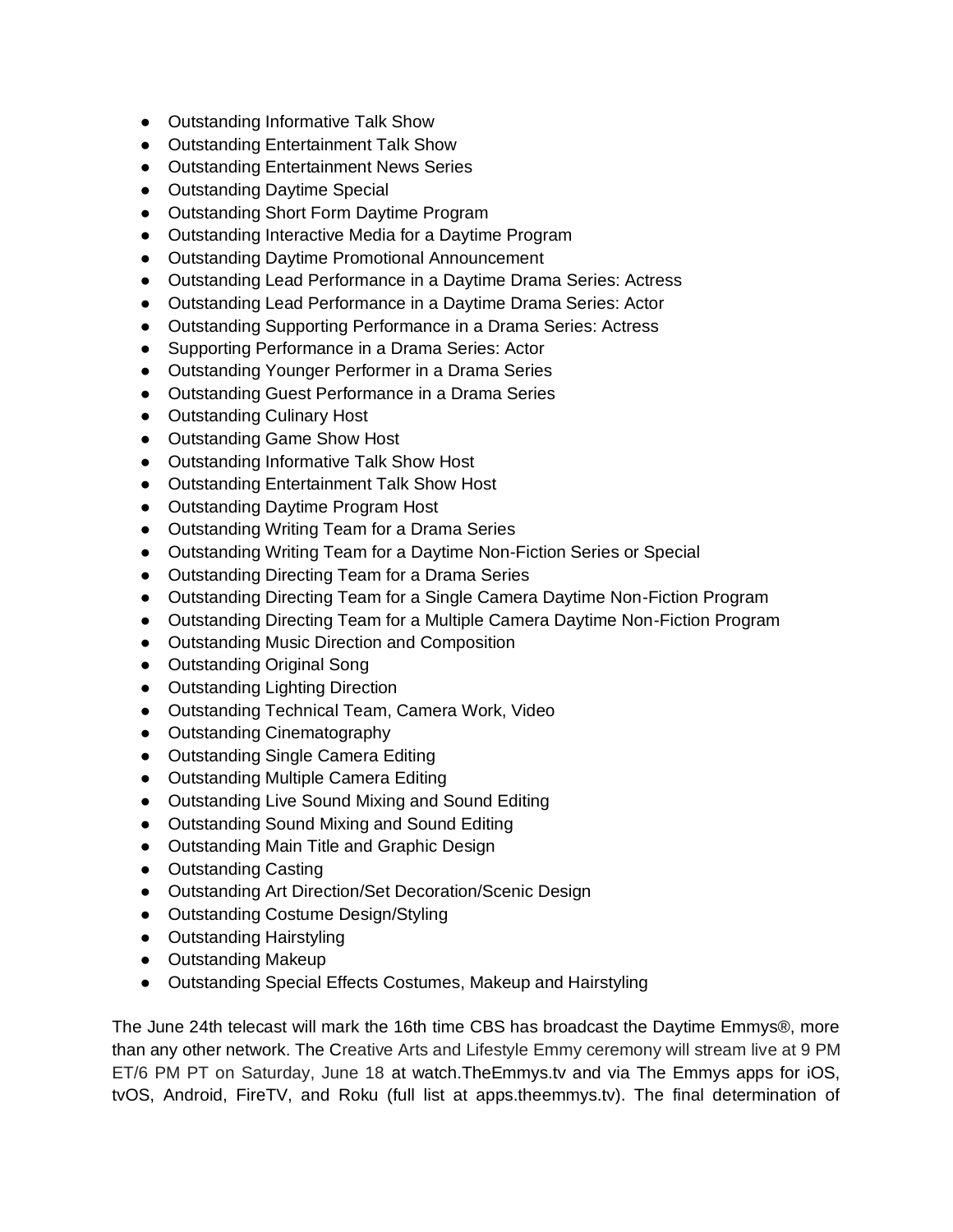categories presented on the CBS broadcast vs. Creative Arts ceremony will be announced closer to the respective airdates.

The Daytime Emmy Awards have recognized outstanding achievement in television programming and crafts since 1974, honoring work in a variety of categories, including daytime dramas, talk shows, instructional programming, hosting, and legal/courtroom programs. In 2021, the National Academy of Television Arts & Sciences (NATAS) and the Television Academy jointly announced plans to realign the Daytime and Primetime Emmy Awards to be organized by content genre, as opposed to program airtime. In addition, in recognition of the marked increase in content and entries for children's programming, 2022 will mark the first annual Children's & Family Emmy Awards, with relevant categories separating from the Daytime Emmys into their own competition and ceremony.

All awards are judged by a pool of more than 1,000 peer professionals from across the television industry, whose confidential ballots were then tabulated by the independent accounting firm of Lutz & Carr, LLP.

The 49<sub>TH</sub> ANNUAL DAYTIME EMMY AWARDS is produced by NATAS and Associated Television International (ATI), which produced Daytime Emmy Award ceremonies on The CW in 2009 and on CBS in 2010, 2011, 2020 and 2021. Adam Sharp and Steve Ulrich are executive producers from NATAS, while David McKenzie is executive producer from ATI.

#### **About NATAS**

The National Academy of Television Arts & Sciences (NATAS) is a service organization dedicated to the advancement of the arts and sciences of television and the promotion of creative leadership for artistic, educational, and technical achievements within the television industry. It recognizes excellence in television with the coveted Emmy Awards for News & Documentary, Sports, Daytime, and Children's & Family programming, as well as achievements in television Technology & Engineering.

NATAS membership consists of more than 18,000 broadcast and media professionals represented in 19 regional chapters across the country. Beyond awards, NATAS has extensive educational programs including regional student television and its Student Award for Excellence and the National Student Production Awards for outstanding journalistic work by high school students, as well as scholarships, publications, and major activities for both industry professionals and the viewing public.

#### **CONTACTS**

Paul Pillitteri, NATAS [ppillitteri@emmyonline.tv](mailto:ppillitteri@emmyonline.tv) B. Harlan Boll, NATAS PR [harlan@bhbpr.com](mailto:harlan@bhbpr.com)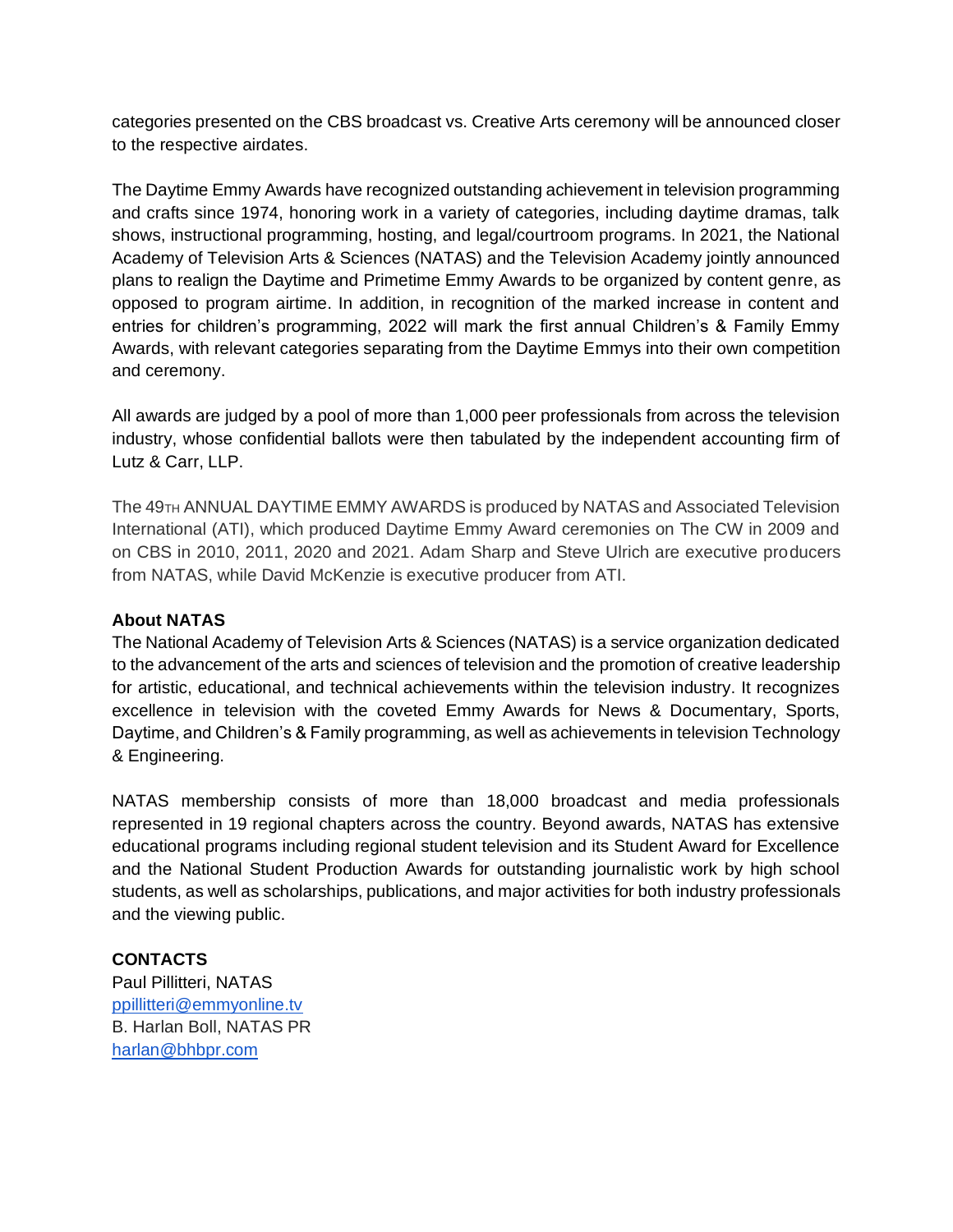## **2022 DAYTIME EMMY NOMINATIONS Daytime Emmy Awards**

## **OUTSTANDING DAYTIME DRAMA SERIES**

| <b>Beyond Salem</b>                    | Peacock             |  |
|----------------------------------------|---------------------|--|
| The Bold and the Beautiful             | CBS                 |  |
| Days of Our Lives                      | <b>NBC</b>          |  |
| <b>General Hospital</b>                | <b>ABC</b>          |  |
| The Young and the Restless             | <b>CBS</b>          |  |
| <b>OUTSTANDING CULINARY SERIES</b>     |                     |  |
| Barefoot Contessa: Modern Comfort Food | <b>Food Network</b> |  |
| Counter Space                          | Vice TV             |  |
| Guy's Ranch Kitchen                    | <b>Food Network</b> |  |
| Mary McCartney Serves It Up            | discovery+          |  |
| <b>Valerie's Home Cooking</b>          | <b>Food Network</b> |  |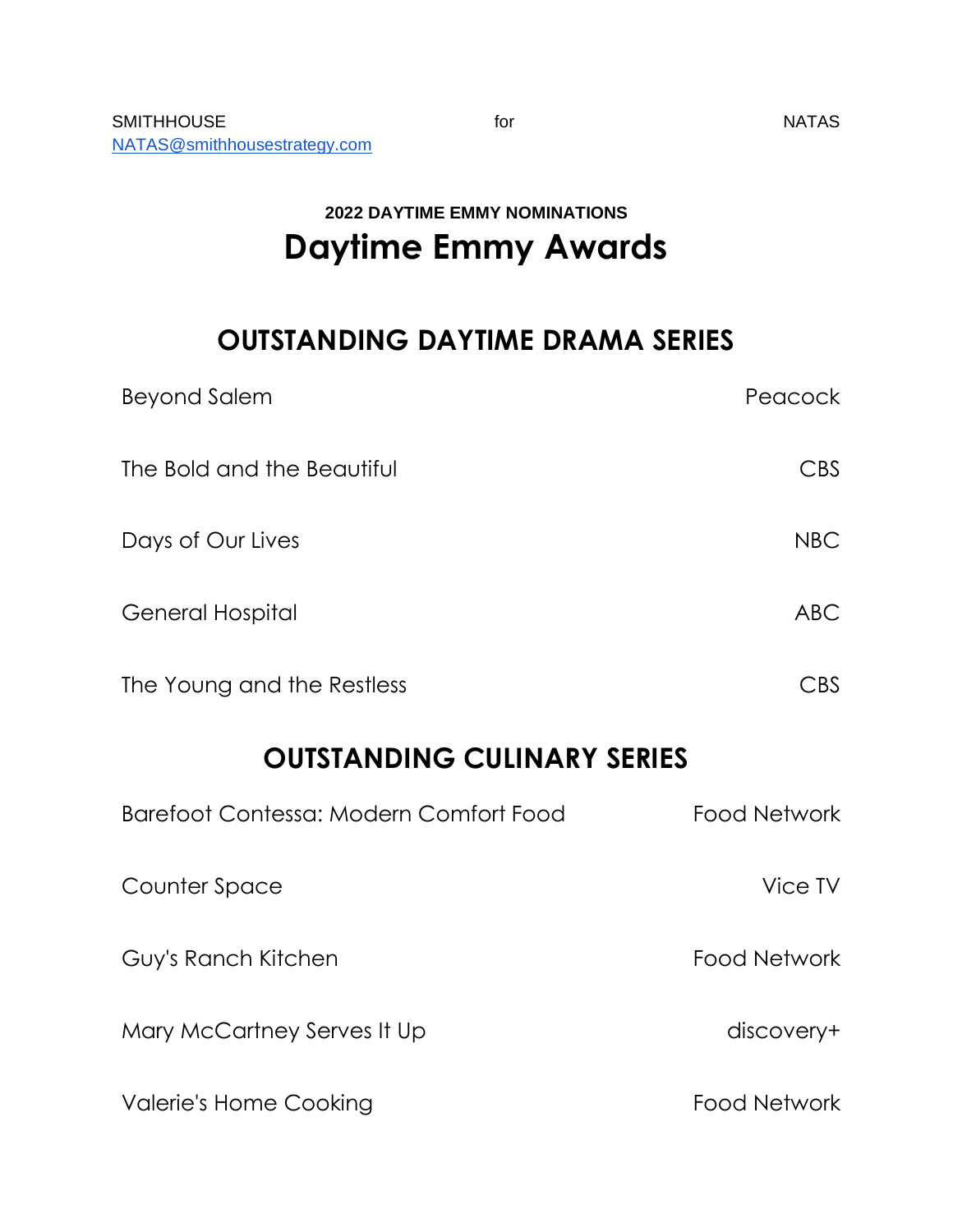## **OUTSTANDING GAME SHOW**

| Family Feud        | <b>SYNDICATED</b> |
|--------------------|-------------------|
| Jeopardy!          | SYNDICATED        |
| Let's Make a Deal  | CBS               |
| The Price Is Right | CBS               |
| Wheel of Fortune   | <b>SYNDICATED</b> |

## **OUTSTANDING LEGAL/COURTROOM PROGRAM**

| Caught in Providence | Facebook Watch    |
|----------------------|-------------------|
| Judge Mathis         | <b>SYNDICATED</b> |
| <b>Judy Justice</b>  | <b>IMDbTV</b>     |
| The People's Court   | <b>SYNDICATED</b> |

#### **OUTSTANDING LIFESTYLE PROGRAM**

For The Love of Kitchens **Magnolia Network**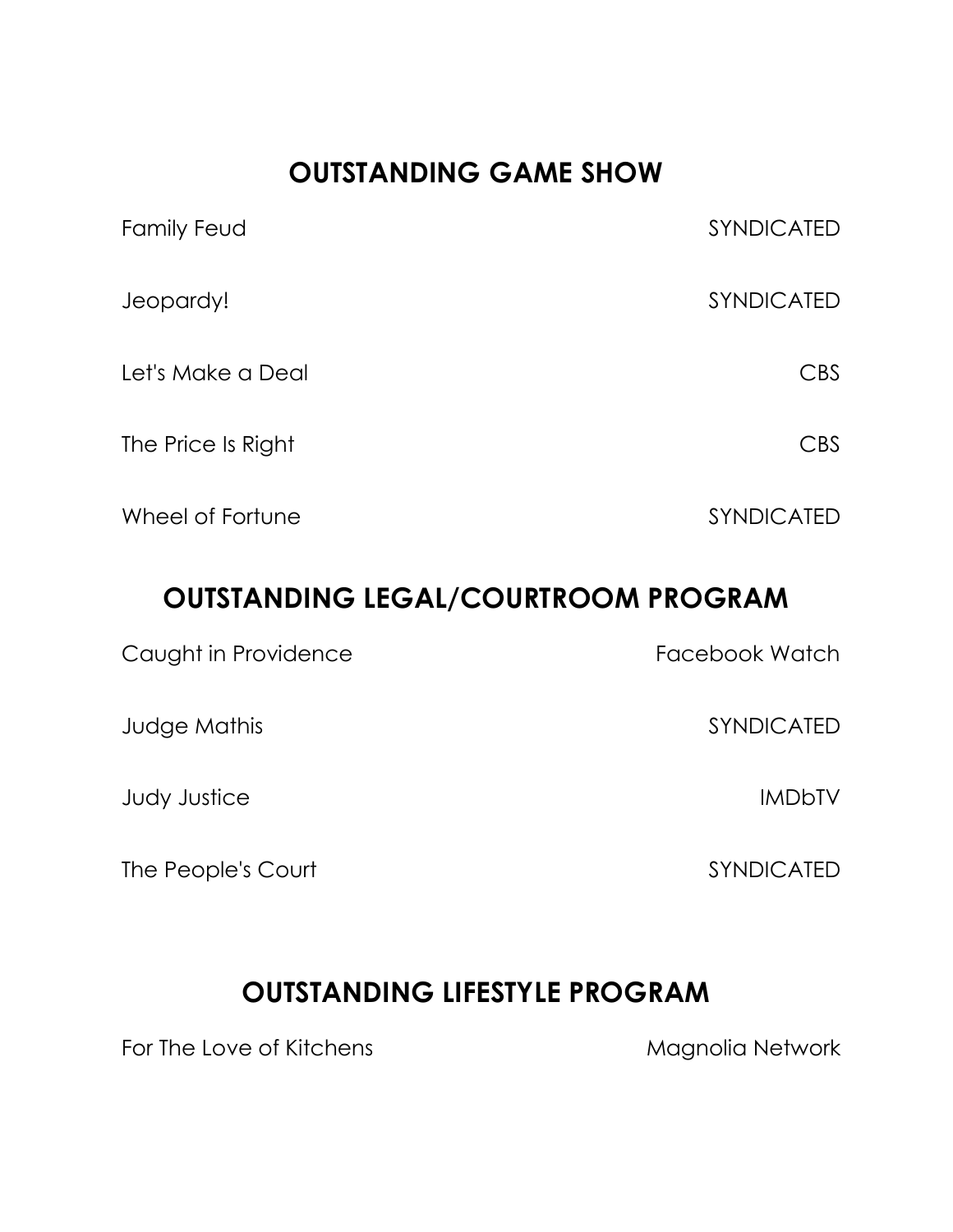| <b>Growing Floret</b>                                             | Magnolia Network                                 |
|-------------------------------------------------------------------|--------------------------------------------------|
| Legacy List with Matt Paxton                                      | <b>PBS</b>                                       |
| <b>Small Business Revolution</b>                                  | Hulu                                             |
| Sparking Joy with Marie Kondo                                     | <b>Netflix</b>                                   |
| <b>Super Soul Sunday</b>                                          | OWN                                              |
| <b>OUTSTANDING TRAVEL, ADVENTURE</b><br><b>AND NATURE PROGRAM</b> |                                                  |
| Dogs                                                              | <b>Netflix</b>                                   |
| Guy! Hawaiian Style                                               | discovery+                                       |
| Penguin Town                                                      | <b>Netflix</b>                                   |
| Samantha Brown's Places To Love                                   | <b>PBS</b>                                       |
| <b>Uncharted Adventure</b>                                        | The Weather Channel<br><b>Television Network</b> |

## **OUTSTANDING INSTRUCTIONAL AND HOW-TO PROGRAM**

Dream Home Makeover Netflix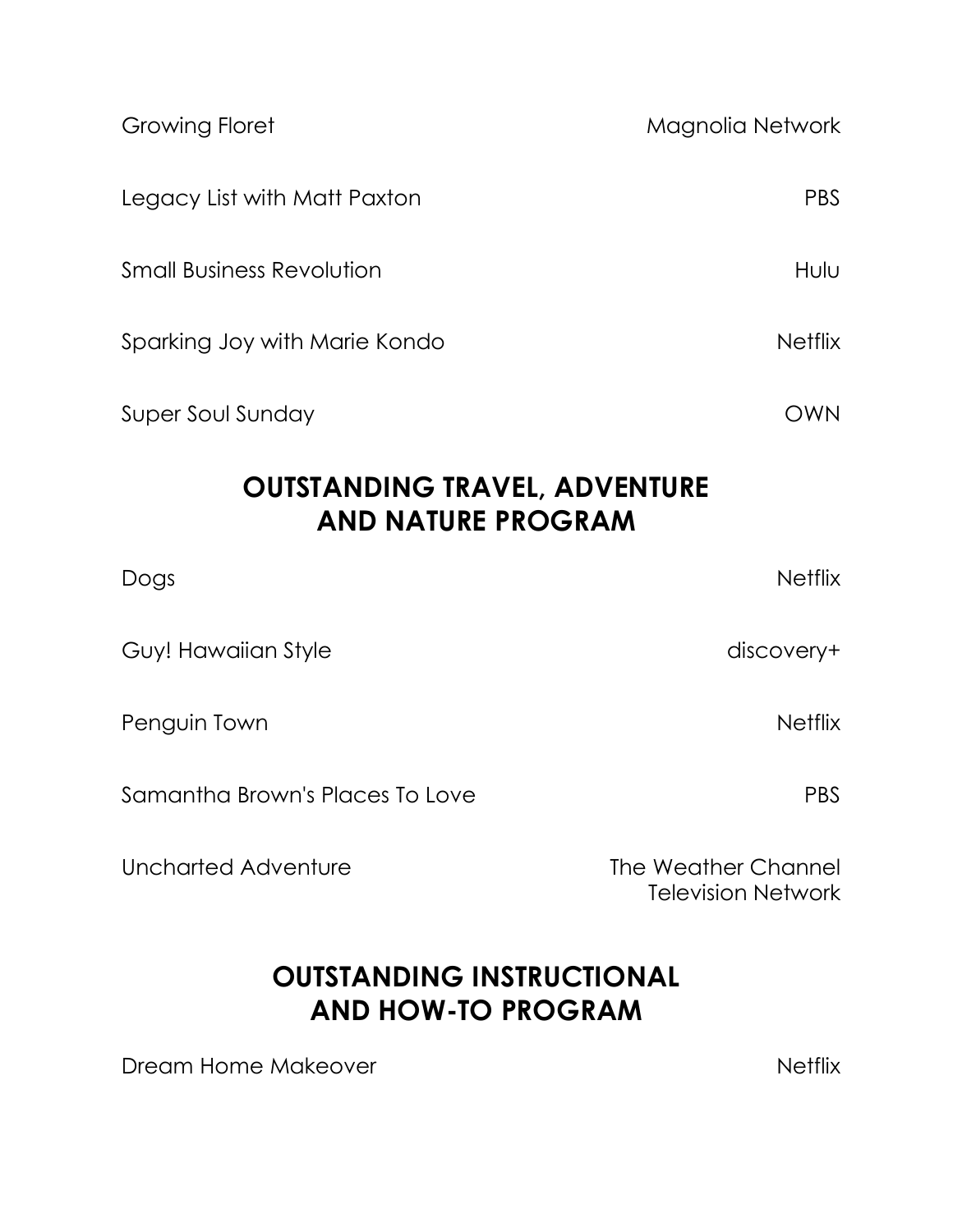| Home Work                                                                                     | Magnolia Network   |  |
|-----------------------------------------------------------------------------------------------|--------------------|--|
| Issa Rae Teaches Creating Outside The Lines                                                   | <b>MasterClass</b> |  |
| Ringo Starr Teaches Drumming & Creative<br>Collaboration                                      | <b>MasterClass</b> |  |
| This Old House                                                                                | PBS   Roku         |  |
| <b>OUTSTANDING ARTS AND</b><br>POPULAR CULTURE PROGRAM                                        |                    |  |
| Articulate with Jim Cotter                                                                    | <b>PBS</b>         |  |
| First Film                                                                                    | <b>Netflix</b>     |  |
| If These Walls Could Rock                                                                     | AXS TV             |  |
| Lifetime and The Hollywood Reporter Present<br>Women in Entertainment: The Next<br>Generation | Lifetime           |  |
| <b>Music's Greatest Mysteries</b>                                                             | AXS TV             |  |
| One Symphony, Two Orchestras                                                                  | <b>PBS</b>         |  |
| Power On: The Story of Xbox                                                                   | YouTube.com        |  |

## **OUTSTANDING INFORMATIVE TALK SHOW**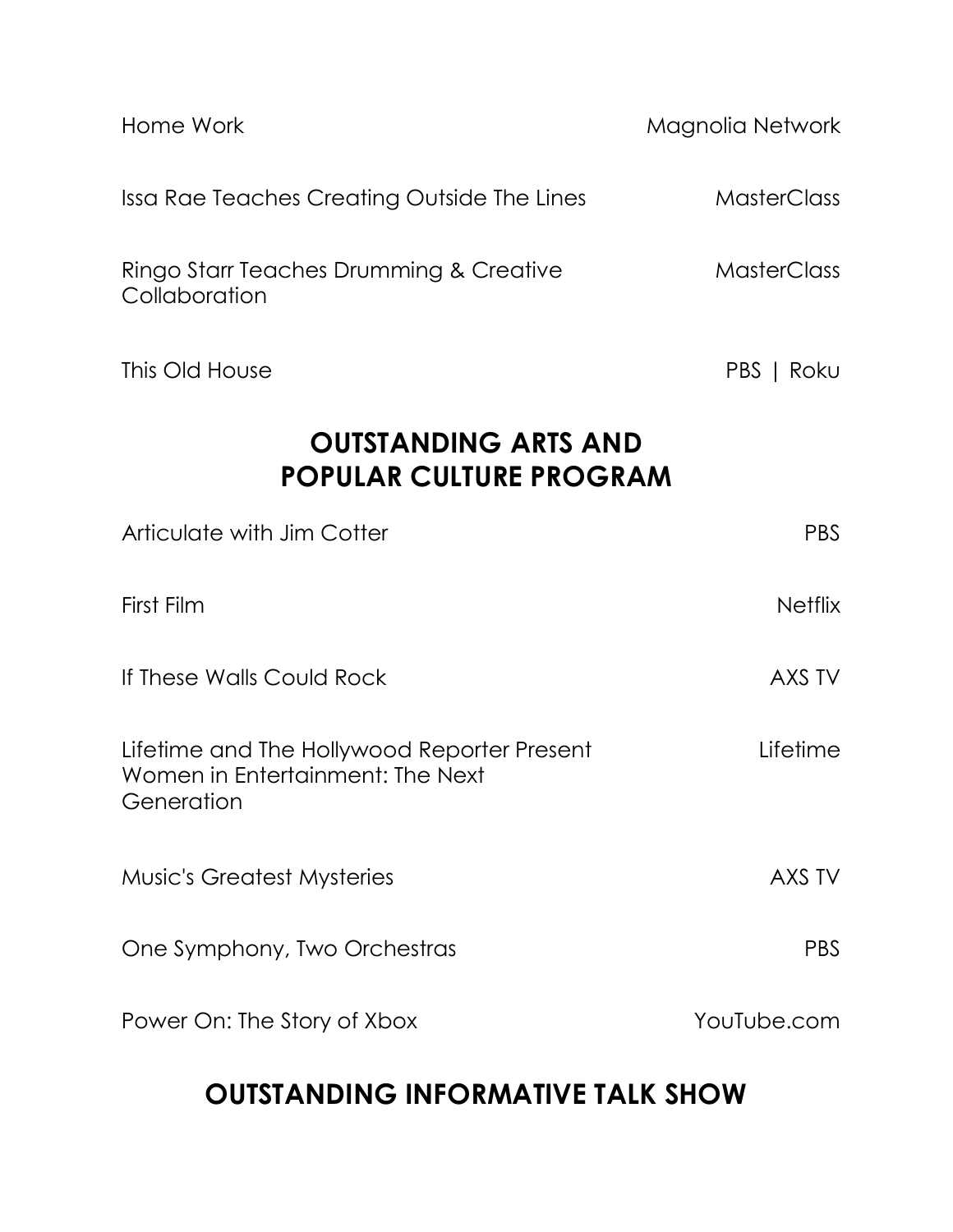| <b>GMA3: What You Need to Know</b>    | ABC            |
|---------------------------------------|----------------|
| Peace of Mind with Taraji             | Facebook Watch |
| Red Table Talk                        | Facebook Watch |
| Red Table Talk: The Estefans          | Facebook Watch |
| <b>Tamron Hall</b>                    | SYNDICATED     |
| Turning the Tables with Robin Roberts | Disney+        |
|                                       |                |

#### **OUTSTANDING ENTERTAINMENT TALK SHOW**

| The Drew Barrymore Show      | <b>SYNDICATED</b> |
|------------------------------|-------------------|
| Hot Ones                     | Complex Networks  |
| The Kelly Clarkson Show      | <b>SYNDICATED</b> |
| Live with Kelly and Ryan     | <b>SYNDICATED</b> |
| Today Show with Hoda & Jenna | NBC               |

## **OUTSTANDING ENTERTAINMENT NEWS SERIES**

Access Hollywood and SYNDICATED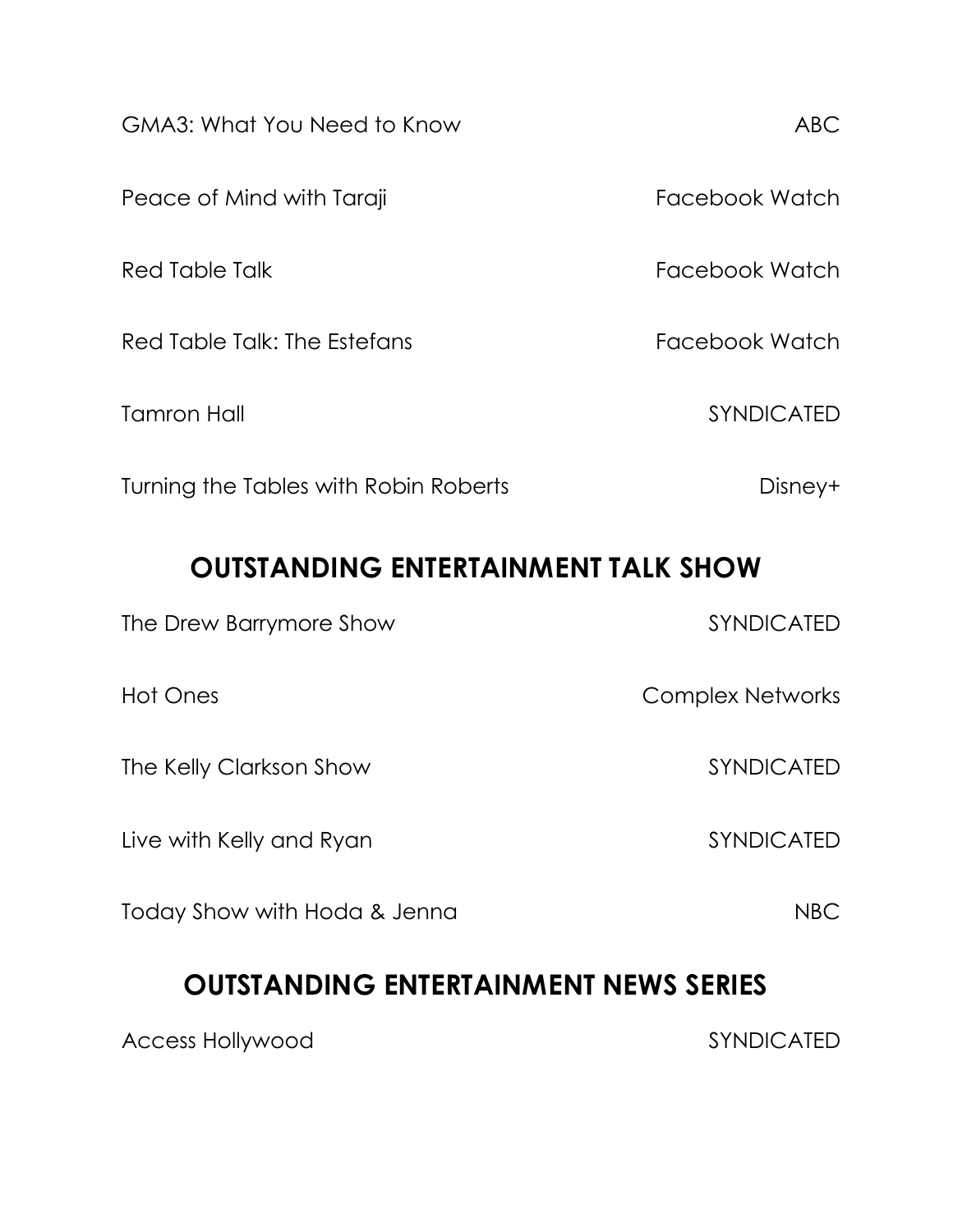Entertainment Tonight SYNDICATED

Inside Edition **SYNDICATED** 

# **OUTSTANDING DAYTIME SPECIAL**

| 20th Anniversary Commemoration of 9/11               | ABC, CBS, NBC, CNN,<br>MSNBC, FOX - Multiple<br><b>Networks</b> |
|------------------------------------------------------|-----------------------------------------------------------------|
| 95th Annual Macy's Thanksgiving Day                  | <b>NBC</b>                                                      |
| Dark Shadows and Beyond - the Jonathan<br>Frid Story | Apple TV                                                        |
| Recipe for Change                                    | YouTube Originals                                               |
| Shelter Me: Soul Awakened                            | <b>PBS</b>                                                      |
| <b>OUTSTANDING SHORT FORM DAYTIME PROGRAM</b>        |                                                                 |
| 9 Months with Courteney Cox                          | Facebook Watch                                                  |
| The Black Church                                     | <b>PBS</b>                                                      |
| Hunger Interrupted                                   | YouTube.com                                                     |

Extra SYNDICATED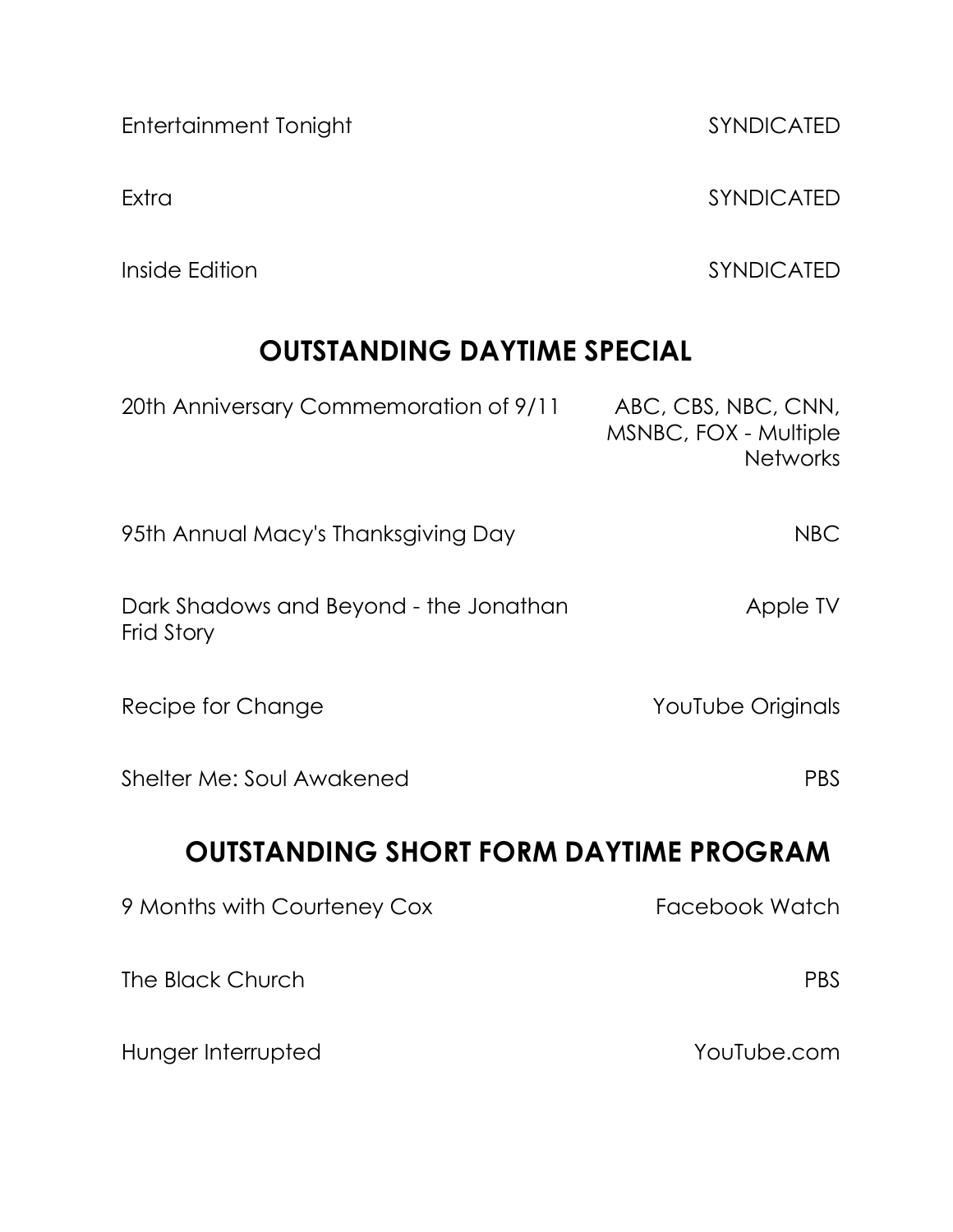The Juneteenth Menu **Food Network Digital** 

On the Rise **Eater** Eater **Eater** Eater **Eater** *Legacy*

## **OUTSTANDING INTERACTIVE MEDIA FOR A DAYTIME PROGRAM**

Headspace: Unwind Your Mind Netflix

You vs. Wild: Out Cold Netflix

## **OUTSTANDING DAYTIME PROMOTIONAL ANNOUNCEMENT**

| The Drew Barrymore Show<br><b>MORE Barry-more</b>                                | <b>SYNDICATED</b> |  |
|----------------------------------------------------------------------------------|-------------------|--|
| Dr. Phil<br>Crossroads                                                           | <b>SYNDICATED</b> |  |
| Entertainment Tonight<br><b>Treat Yourself</b>                                   | <b>SYNDICATED</b> |  |
| <b>OUTSTANDING LEAD PERFORMANCE IN A DAYTIME</b><br><b>DRAMA SERIES: ACTRESS</b> |                   |  |
| Marci Miller as Abigail DiMera                                                   |                   |  |

Days of Our Lives NBC Mishael Morgan as Amanda Sinclair The Young and the Restless CBS Cynthia Watros as Nina Reeves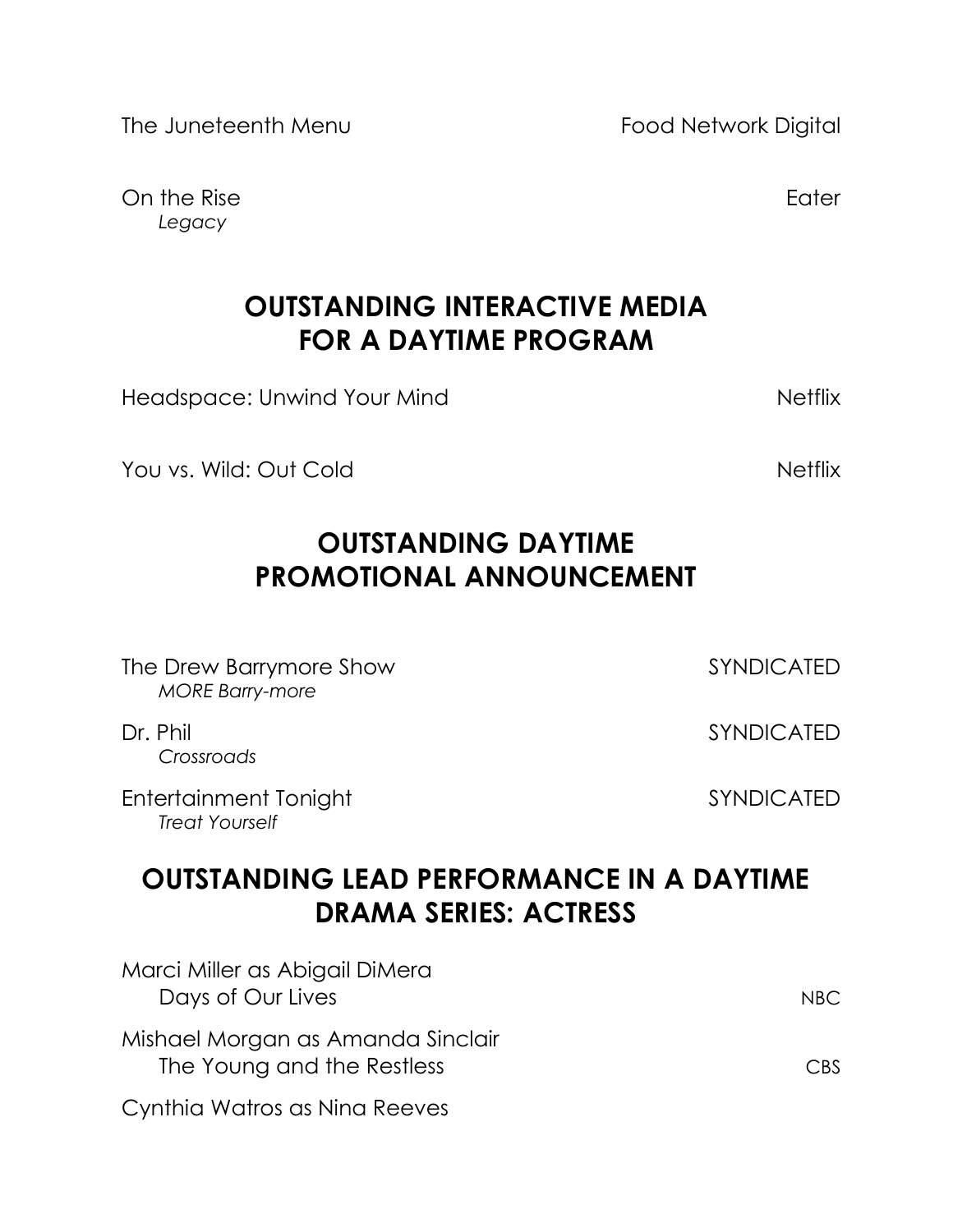| <b>General Hospital</b>                                    | ABC. |
|------------------------------------------------------------|------|
| Laura Wright as Carly Corinthos<br><b>General Hospital</b> | ABC. |
| Arianne Zucker as Nicole Walker<br>Days of Our Lives       | NRC. |

#### **OUTSTANDING LEAD PERFORMANCE IN A DAYTIME DRAMA SERIES: ACTOR**

| Peter Bergman as Jack Abbott<br>The Young and the Restless   | CBS        |
|--------------------------------------------------------------|------------|
| Eric Martsolf as Brady Black<br>Days of Our Lives            | <b>NBC</b> |
| John McCook as Eric Forrester<br>The Bold and the Beautiful  | CBS.       |
| James Reynolds as Abe Carver<br>Days of Our Lives            | <b>NBC</b> |
| Jason Thompson as Billy Abbott<br>The Young and the Restless | CBS        |

## **OUTSTANDING SUPPORTING PERFORMANCE IN A DRAMA SERIES: ACTRESS**

| Kimberlin Brown as Sheila Carter<br>The Bold and the Beautiful | CBS.         |
|----------------------------------------------------------------|--------------|
| Nancy Lee Grahn as Alexis Davis<br><b>General Hospital</b>     | ABC          |
| Stacy Haiduk as Kristen DiMera<br>Days of Our Lives            | NRC.         |
| Melissa Ordway as Abby Newman<br>The Young and the Restless    | $\subset$ rs |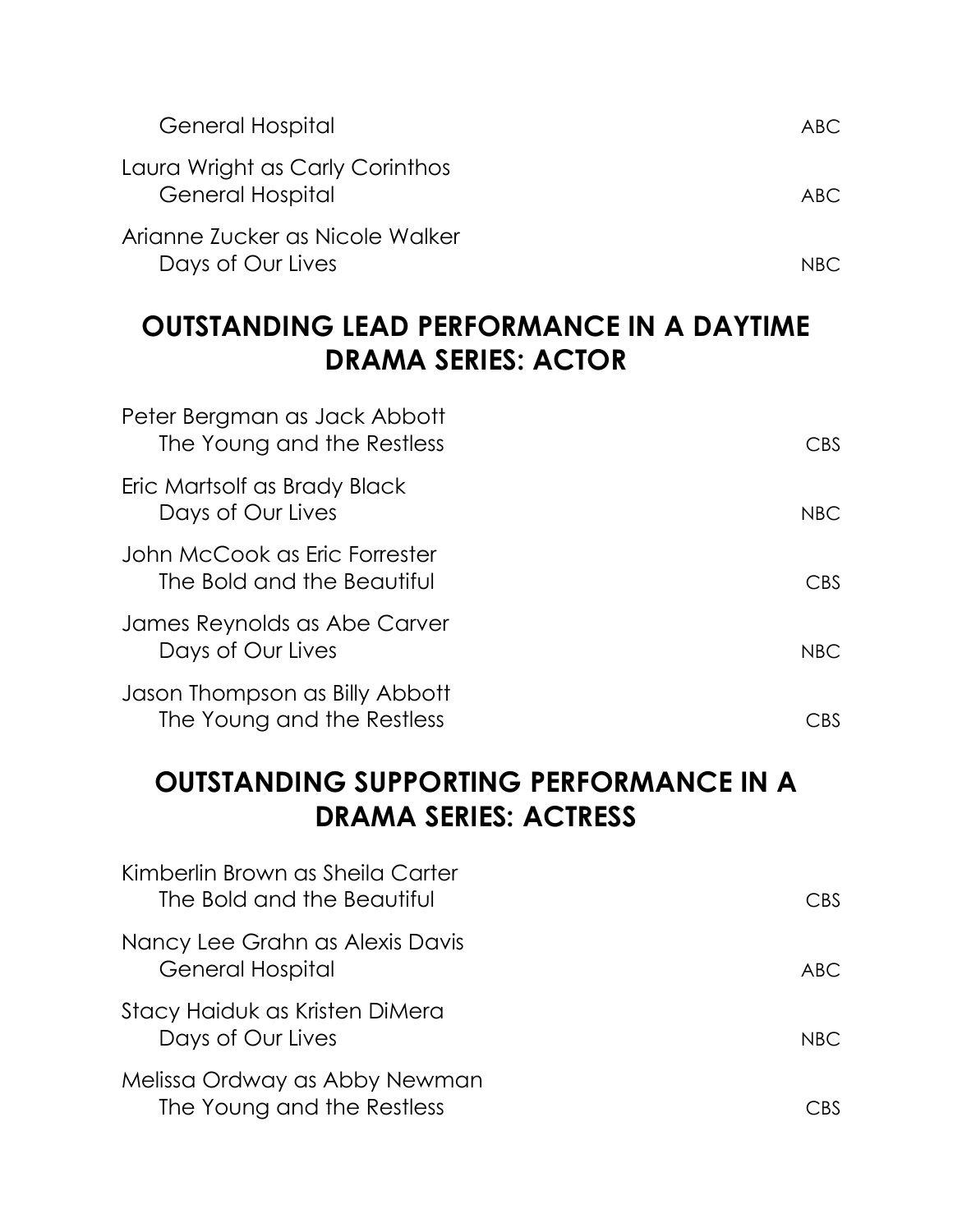Kelly Thiebaud as Dr. Britt Westbourne **General Hospital ABC** 

## **OUTSTANDING SUPPORTING PERFORMANCE IN A DRAMA SERIES: ACTOR**

| Bryton James as Devon Hamilton<br>The Young and the Restless   | <b>CBS</b> |
|----------------------------------------------------------------|------------|
| Jeff Kober as Cyrus Renault<br><b>General Hospital</b>         | <b>ABC</b> |
| Aaron D. Spears as Justin Barber<br>The Bold and the Beautiful | <b>CBS</b> |
| James Patrick Stuart as Valentin Cassadine<br>General Hospital | <b>ABC</b> |
| Jordi Vilasuso as Ray Rosales<br>The Young and the Restless    | CBS        |

#### **OUTSTANDING YOUNGER PERFORMER IN A DRAMA SERIES**

| Lindsay Arnold as Allie Horton<br>Days of Our Lives            | <b>NBC</b> |
|----------------------------------------------------------------|------------|
| Nicholas Chavez as Spencer Cassadine<br>General Hospital       | <b>ABC</b> |
| Alyvia Alyn Lind as Faith Newman<br>The Young and the Restless | <b>CBS</b> |
| William Lipton as Cameron Webber<br>General Hospital           | ABC.       |
| Sydney Mikayla as Trina Robinson<br>General Hospital           | ABC        |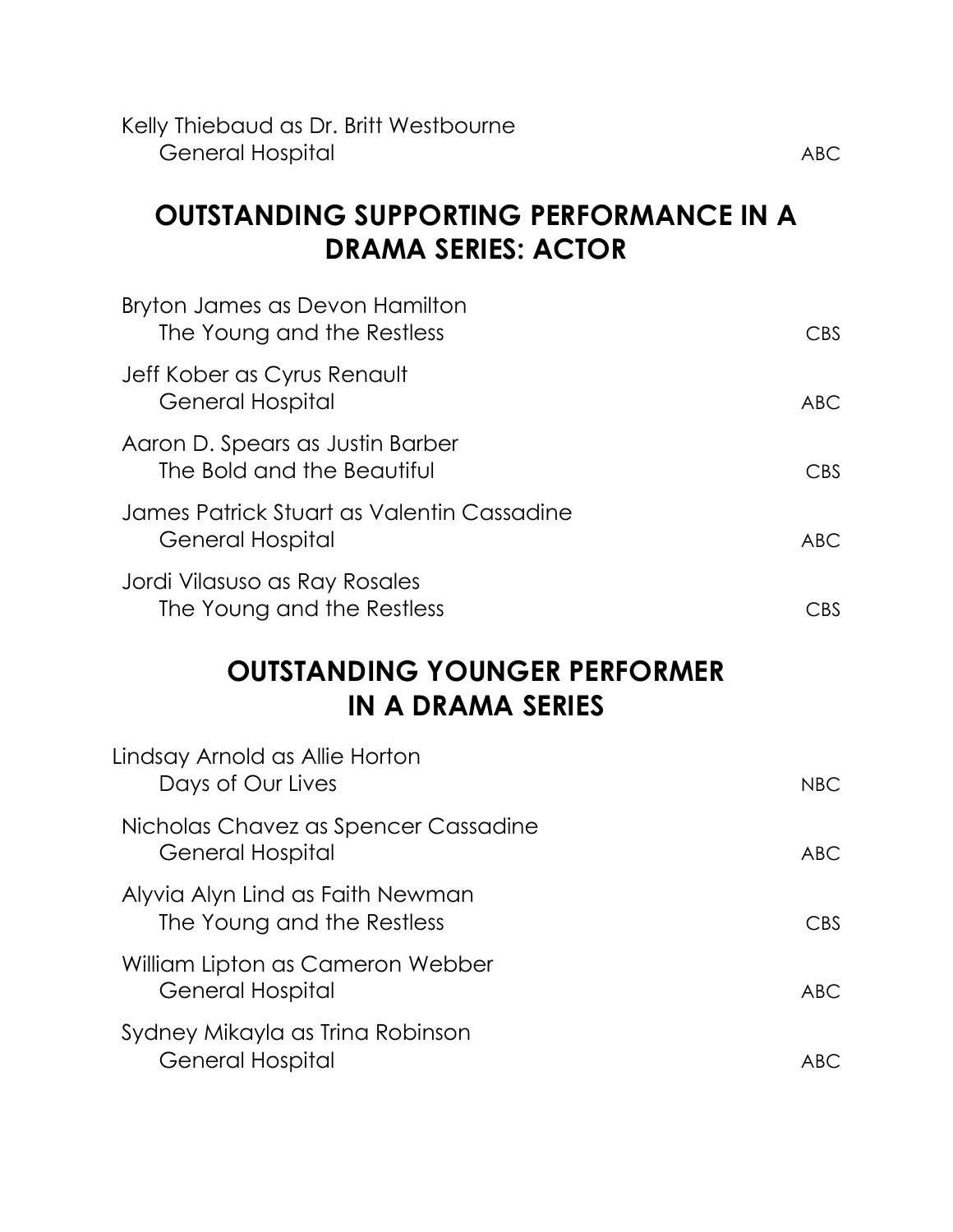## **OUTSTANDING GUEST PERFORMANCE IN A DRAMA SERIES**

| Robert Gossett as Marshall Ashford<br>General Hospital         | ABC          |
|----------------------------------------------------------------|--------------|
| Ted King as Jack Finnegan<br>The Bold and the Beautiful        | CBS          |
| Michael Lowry as Dr. Clay Snyder<br>Days of Our Lives          | <b>NBC</b>   |
| Naomi Matsuda as Dr. Li Finnegan<br>The Bold and the Beautiful | CBS.         |
| Ptosha Storey as Naya Benedict<br>The Young and the Restless   | $\bigcap$ rs |

## **OUTSTANDING CULINARY HOST**

| Lidia Bastianich<br>Lidia's Kitchen                     | <b>PBS</b>          |
|---------------------------------------------------------|---------------------|
| Frankie Celenza<br>Struggle Meals                       | Tastemade           |
| Daym Drops<br>Fresh, Fried & Crispy                     | <b>Netflix</b>      |
| Ing Garten<br>Barefoot Contessa: Modern<br>Comfort Food | <b>Food Network</b> |
| Christopher Kimball<br>Milk Street                      | PBS                 |

## **OUTSTANDING GAME SHOW HOST**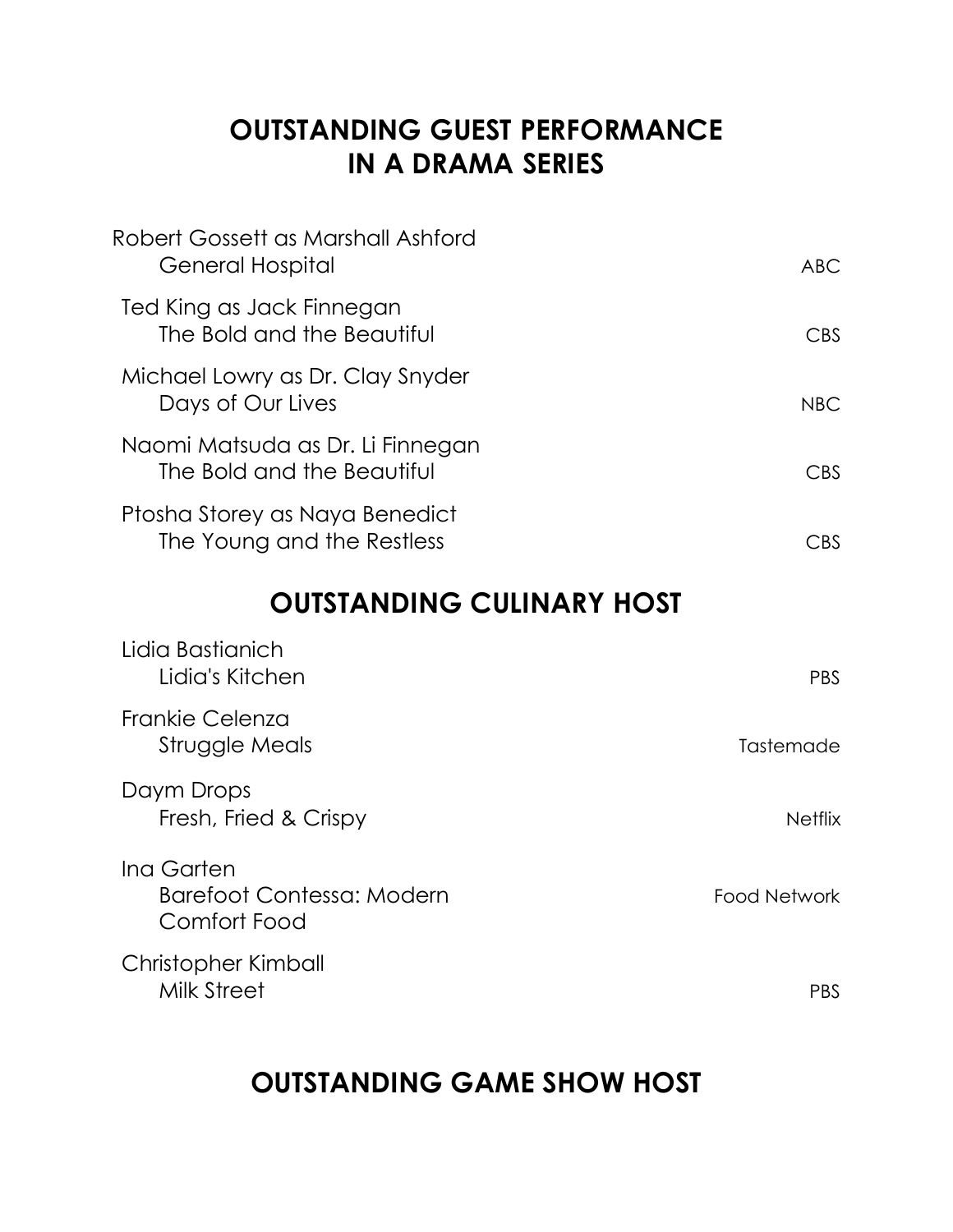| Wayne Brady<br>Let's Make a Deal        | <b>CBS</b>               |
|-----------------------------------------|--------------------------|
| Steve Harvey<br>Family Feud             | <b>SYNDICATED</b>        |
| Leah Remini<br>People Puzzler           | <b>Game Show Network</b> |
| Pat Sajak<br>Celebrity Wheel of Fortune | <b>ABC</b>               |
| Pat Sajak<br>Wheel of Fortune           | SYNDICATED               |

## **OUTSTANDING INFORMATIVE TALK SHOW HOST**

| Facebook Watch |
|----------------|
| <b>ABC</b>     |
| SYNDICATED     |
| Facebook Watch |
| Disney+        |
|                |

## **OUTSTANDING ENTERTAINMENT TALK SHOW HOST**

Drew Barrymore The Drew Barrymore Show SYNDICATED

Kelly Clarkson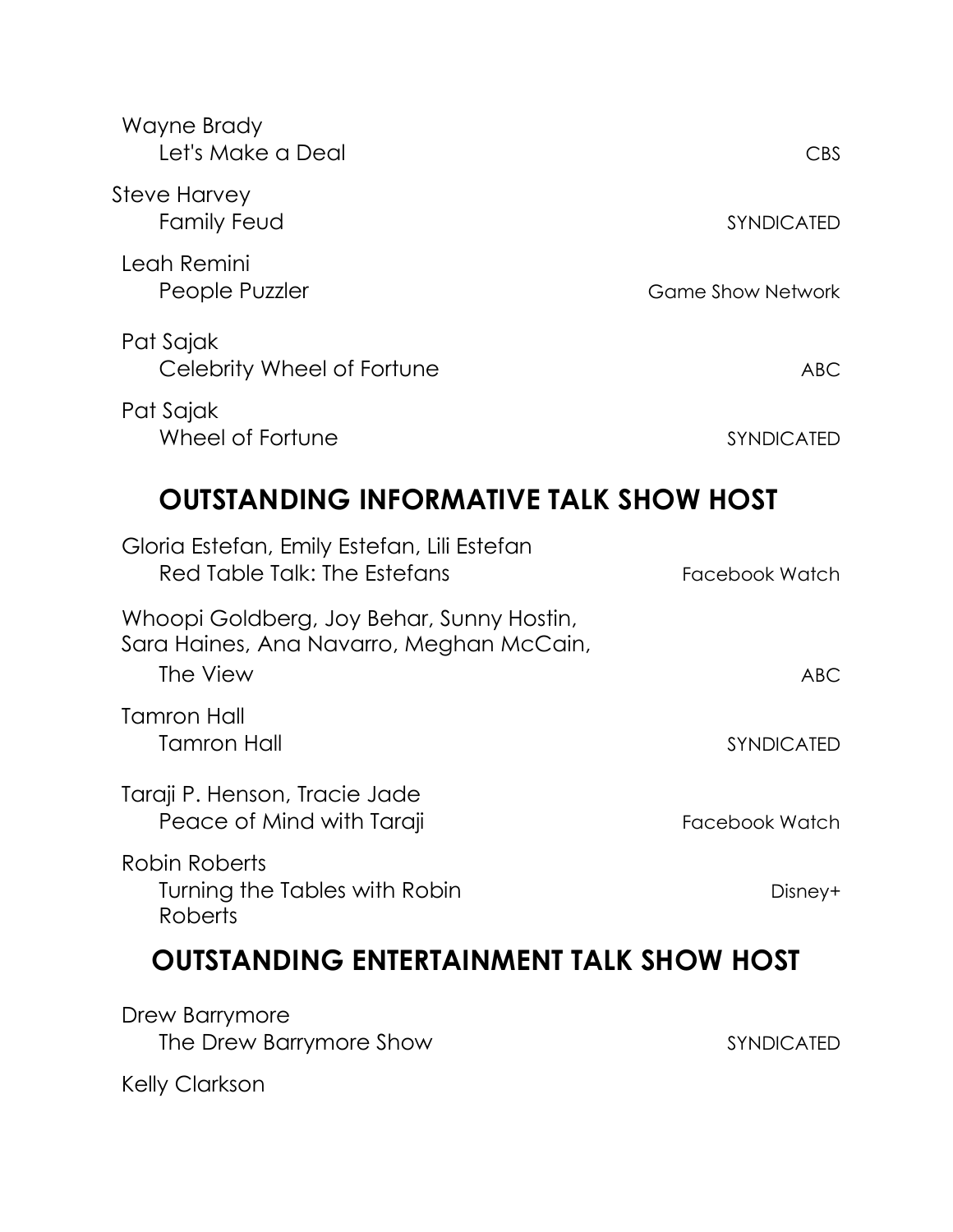| The Kelly Clarkson Show                                     | <b>SYNDICATED</b> |
|-------------------------------------------------------------|-------------------|
| Hoda Kotb, Jenna Bush-Hager<br>Today Show with Hoda & Jenna | NBC.              |
| Kelly Ripa, Ryan Seacrest<br>Live with Kelly and Ryan       | <b>SYNDICATED</b> |

## **OUTSTANDING DAYTIME PROGRAM HOST**

| Bianca Alexander, Michael Alexander<br>Conscious Living | <b>PBS</b>        |
|---------------------------------------------------------|-------------------|
| <b>Gary Bredow</b><br>Start Up                          | <b>PBS</b>        |
| Samantha Brown<br>Samantha Brown's Places To Love       | PBS               |
| Jeff Corwin<br><b>Wildlife Nation</b>                   | <b>SYNDICATED</b> |
| Bear Grylls<br>You vs. Wild: Out Cold                   | <b>Netflix</b>    |
| Kevin O'Connor<br>This Old House                        | PBS   Roku        |
| <b>Patton Oswalt</b><br>Penguin Town                    | <b>Netflix</b>    |

## **OUTSTANDING WRITING TEAM FOR A DRAMA SERIES**

| Beyond Salem      | Peacock    |
|-------------------|------------|
| Days of Our Lives | <b>NBC</b> |
| General Hospital  | ABC        |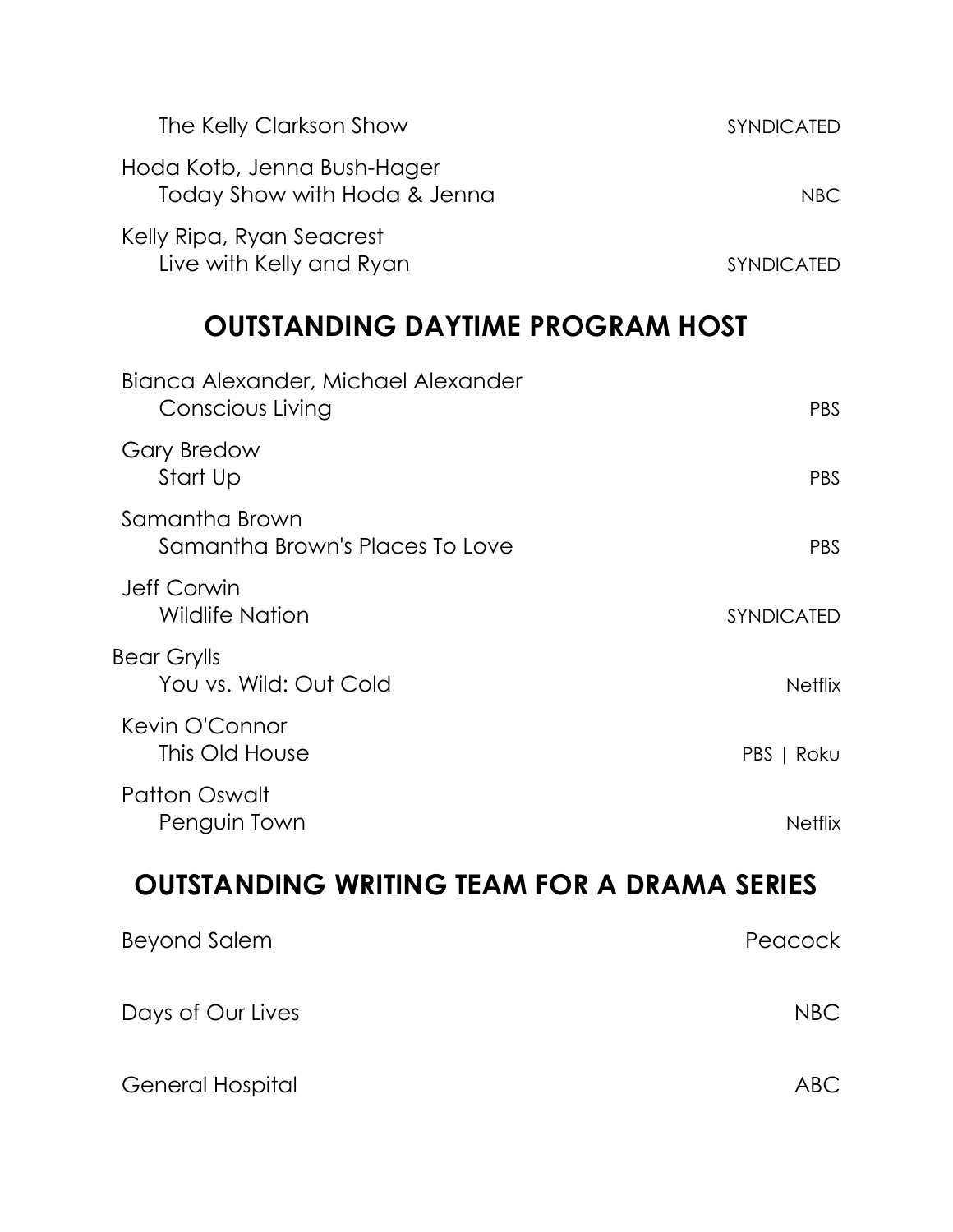The Young and the Restless CBS

**OUTSTANDING WRITING TEAM FOR A | DAYTIME NON-FICTION PROGRAM**

| Articulate with Jim Cotter | <b>PBS</b>        |
|----------------------------|-------------------|
| The Drew Barrymore Show    | <b>SYNDICATED</b> |
| The Ellen DeGeneres Show   | <b>SYNDICATED</b> |
| Start Up                   | <b>PBS</b>        |
| <b>Wildlife Nation</b>     | <b>SYNDICATED</b> |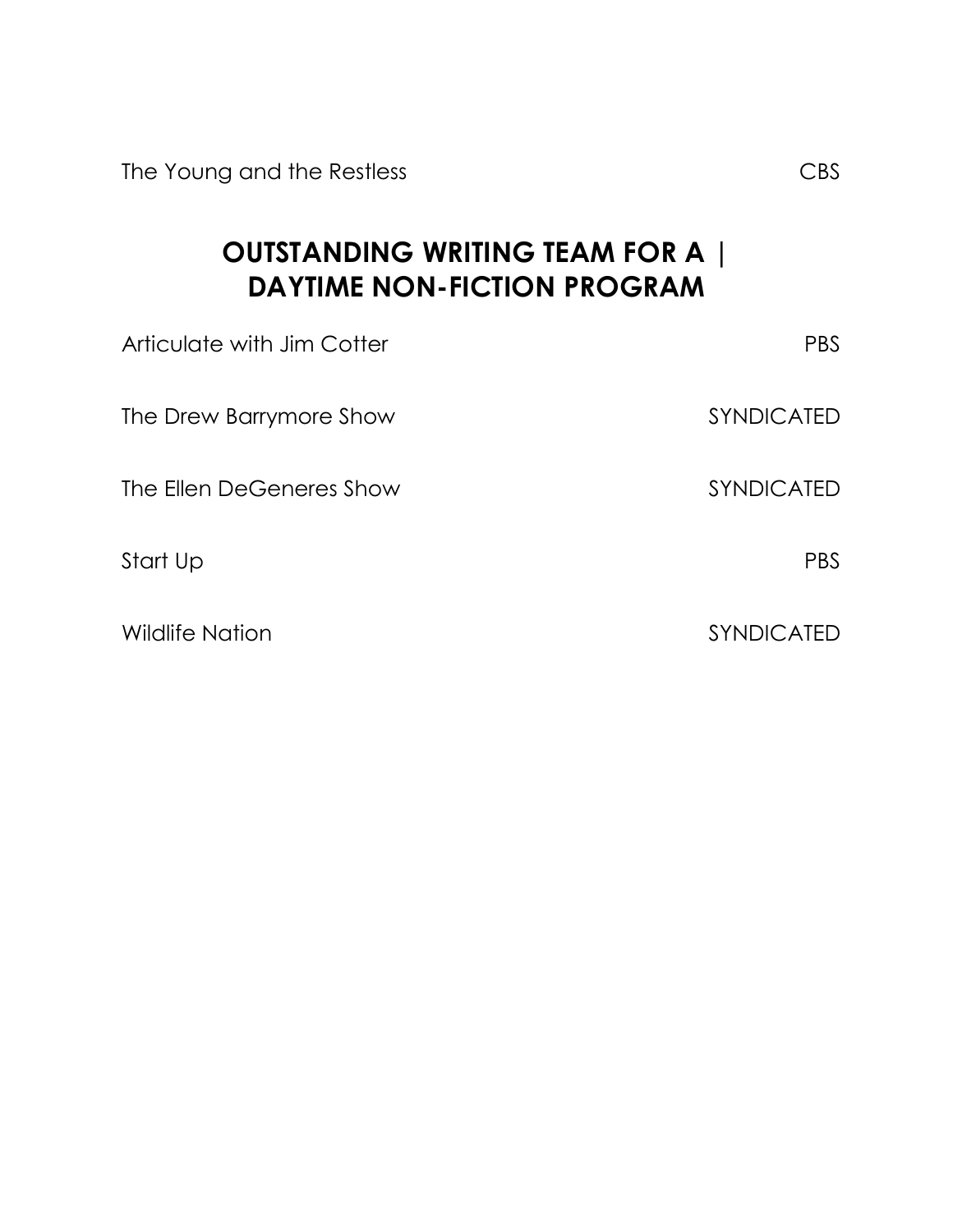## **OUTSTANDING DIRECTING TEAM FOR A DRAMA SERIES**

| <b>Beyond Salem</b>        | Peacock        |
|----------------------------|----------------|
| Days of Our Lives          | <b>NBC</b>     |
| <b>General Hospital</b>    | <b>ABC</b>     |
| The Young and the Restless | $\mathsf{CBS}$ |

## **OUTSTANDING DIRECTING TEAM FOR A SINGLE CAMERA DAYTIME NON-FICTION PROGRAM**

| Cat People                      | <b>Netflix</b>    |
|---------------------------------|-------------------|
| Fresh, Fried & Crispy           | <b>Netflix</b>    |
| The Minimalists: Less is Now    | <b>Netflix</b>    |
| Samantha Brown's Places To Love | <b>PBS</b>        |
| Shelter Me: Soul Awakened       | PBS               |
| <b>Wildlife Nation</b>          | <b>SYNDICATED</b> |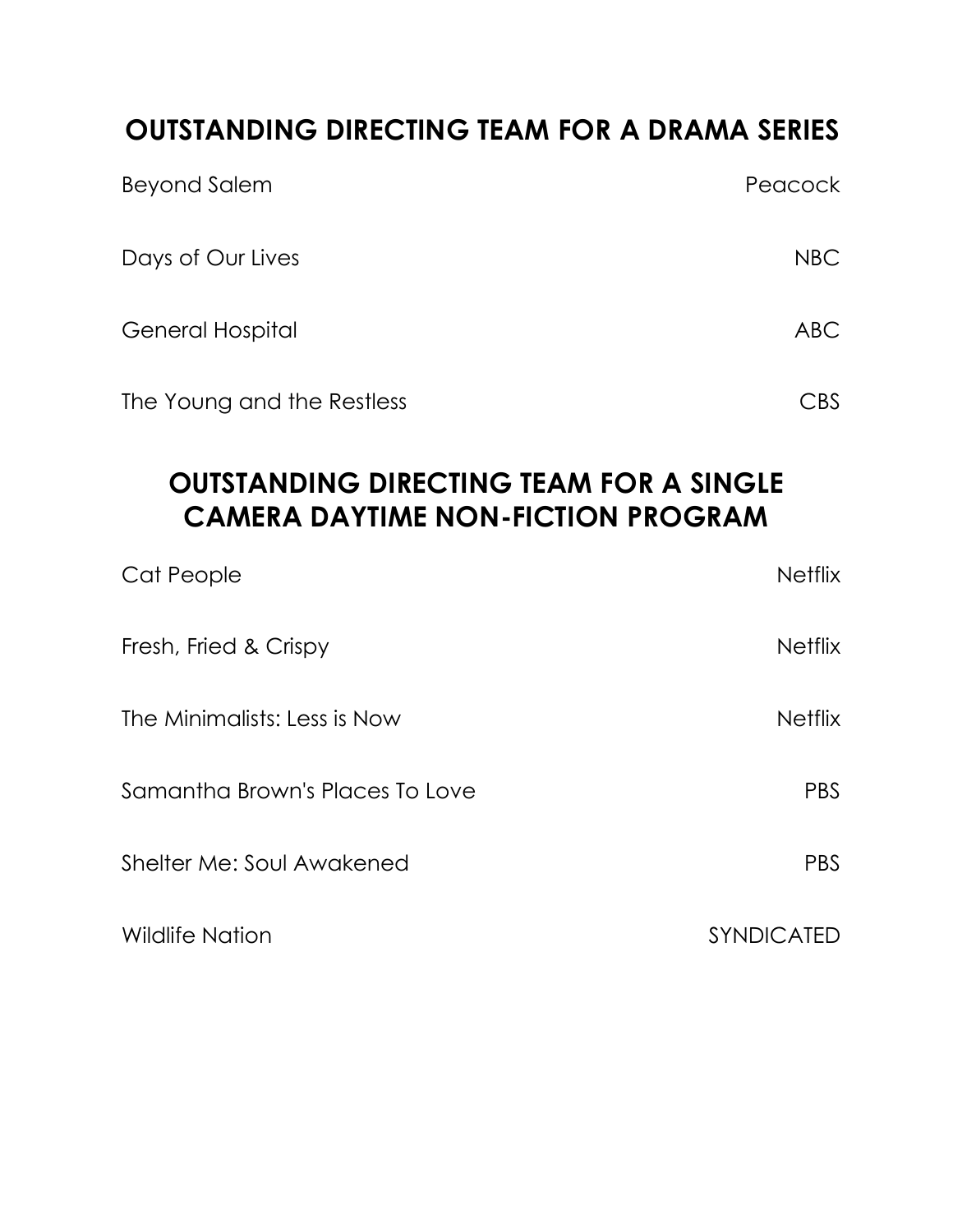## **OUTSTANDING DIRECTING TEAM FOR A MULTIPLE CAMERA DAYTIME NON-FICTION PROGRAM**

| 95th Annual Macy's Thanksgiving Day       | <b>NBC</b>        |
|-------------------------------------------|-------------------|
| Disney Parks Magical Christmas Day Parade | <b>ABC</b>        |
| The Kelly Clarkson Show                   | <b>SYNDICATED</b> |
| The Good Road                             | <b>PBS</b>        |
| The View                                  | ABC               |

## **OUTSTANDING MUSIC DIRECTION AND COMPOSITION**

| Cat People                | <b>Netflix</b>    |
|---------------------------|-------------------|
| The Kelly Clarkson Show   | SYNDICATED        |
| Penguin Town              | <b>Netflix</b>    |
| Shelter Me: Soul Awakened | <b>PBS</b>        |
| <b>Wildlife Nation</b>    | <b>SYNDICATED</b> |

# **OUTSTANDING ORIGINAL SONG**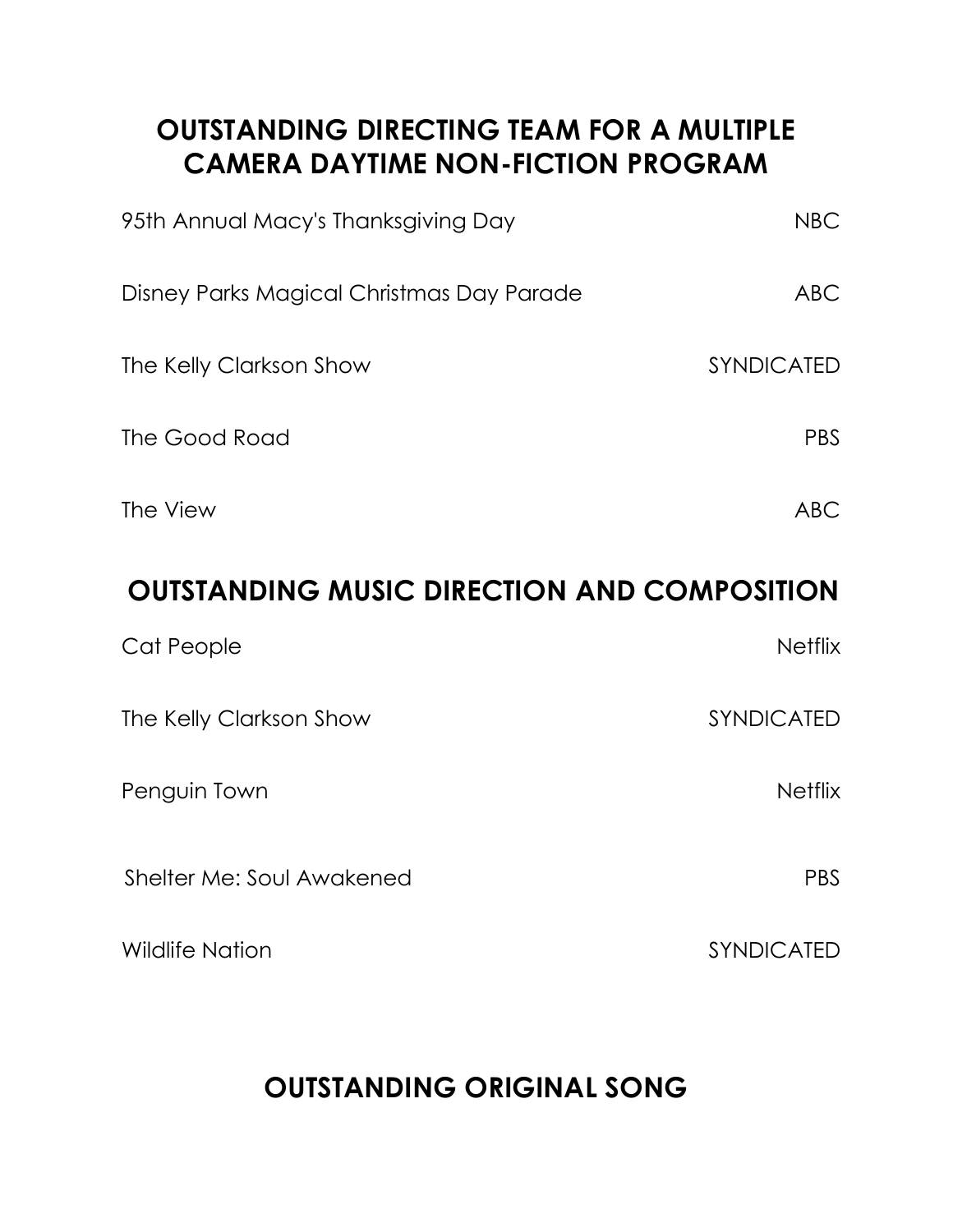| Grateful For It All<br>The Young and the Restless       | CBS.           |
|---------------------------------------------------------|----------------|
| Next To You<br>The Young and the Restless               | CBS.           |
| Talks With Mama Tina Theme Song<br>Talks With Mama Tina | Facebook Watch |

#### **OUTSTANDING LIGHTING DIRECTION**

| Jeopardy!                  | <b>SYNDICATED</b>       |
|----------------------------|-------------------------|
| The Kelly Clarkson Show    | SYNDICATED              |
| Red Table Talk             | Facebook Watch          |
| The View                   | ABC                     |
| Wheel of Fortune           | <b>SYNDICATED</b>       |
| The Young and the Restless | $\mathsf{C}\mathsf{BS}$ |

#### **OUTSTANDING TECHNICAL TEAM, CAMERA WORK, VIDEO**

| Disney Parks Magical Christmas Day Parade | ABC.              |
|-------------------------------------------|-------------------|
| Jeopardy!                                 | <b>SYNDICATED</b> |
| The Kelly Clarkson Show                   | <b>SYNDICATED</b> |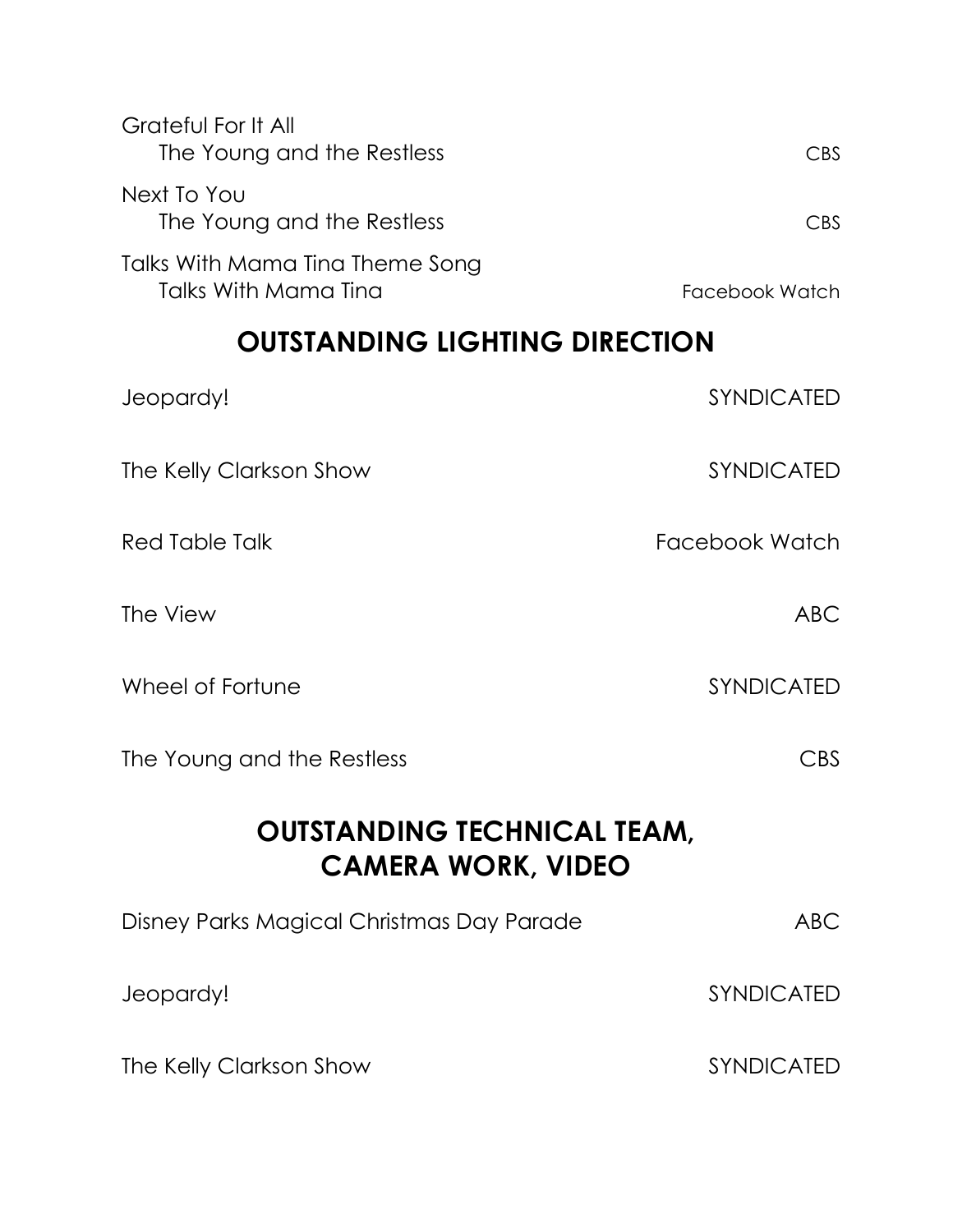| The View                                 | ABC              |  |
|------------------------------------------|------------------|--|
| The Young and the Restless               | <b>CBS</b>       |  |
| <b>OUTSTANDING CINEMATOGRAPHY</b>        |                  |  |
| <b>Culture Quest</b>                     | <b>PBS</b>       |  |
| <b>Growing Floret</b>                    | Magnolia Network |  |
| In Our Hands: The Battle For Jerusalem   | <b>CBN</b>       |  |
| Penguin Town                             | <b>Netflix</b>   |  |
| Shelter Me: Soul Awakened                | <b>PBS</b>       |  |
| <b>OUTSTANDING SINGLE CAMERA EDITING</b> |                  |  |
| Cat People                               | <b>Netflix</b>   |  |
| Fresh, Fried & Crispy                    | <b>Netflix</b>   |  |
| Penguin Town                             | <b>Netflix</b>   |  |
| Power On: The Story of Xbox              | YouTube.com      |  |
| Shelter Me: Soul Awakened                | <b>PBS</b>       |  |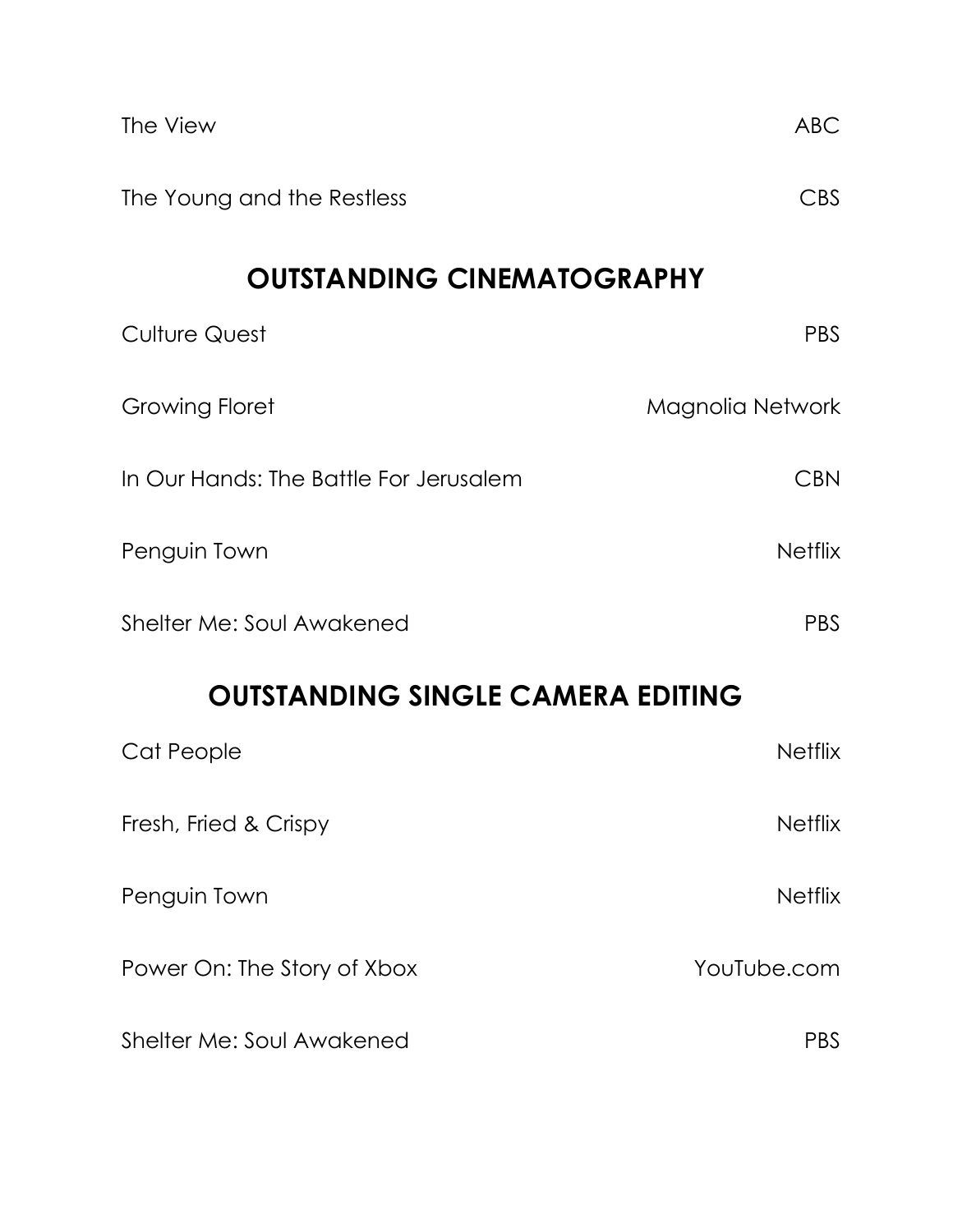## **OUTSTANDING MULTIPLE CAMERA EDITING**

| Articulate with Jim Cotter           | <b>PBS</b>        |
|--------------------------------------|-------------------|
| The Bold and the Beautiful           | <b>CBS</b>        |
| The Good Road                        | <b>PBS</b>        |
| The Kelly Clarkson Show              | <b>SYNDICATED</b> |
| Today's Homeowner with Danny Lipford | <b>SYNDICATED</b> |

## **OUTSTANDING LIVE SOUND MIXING AND SOUND EDITING**

| Days of Our Lives       | <b>NBC</b> |
|-------------------------|------------|
| Family Feud             | SYNDICATED |
| <b>General Hospital</b> | <b>ABC</b> |
| The Kelly Clarkson Show | SYNDICATED |
| The Price Is Right      | :BS        |

## **OUTSTANDING SOUND MIXING AND SOUND EDITING**

Car Masters: Rust to Riches Netflix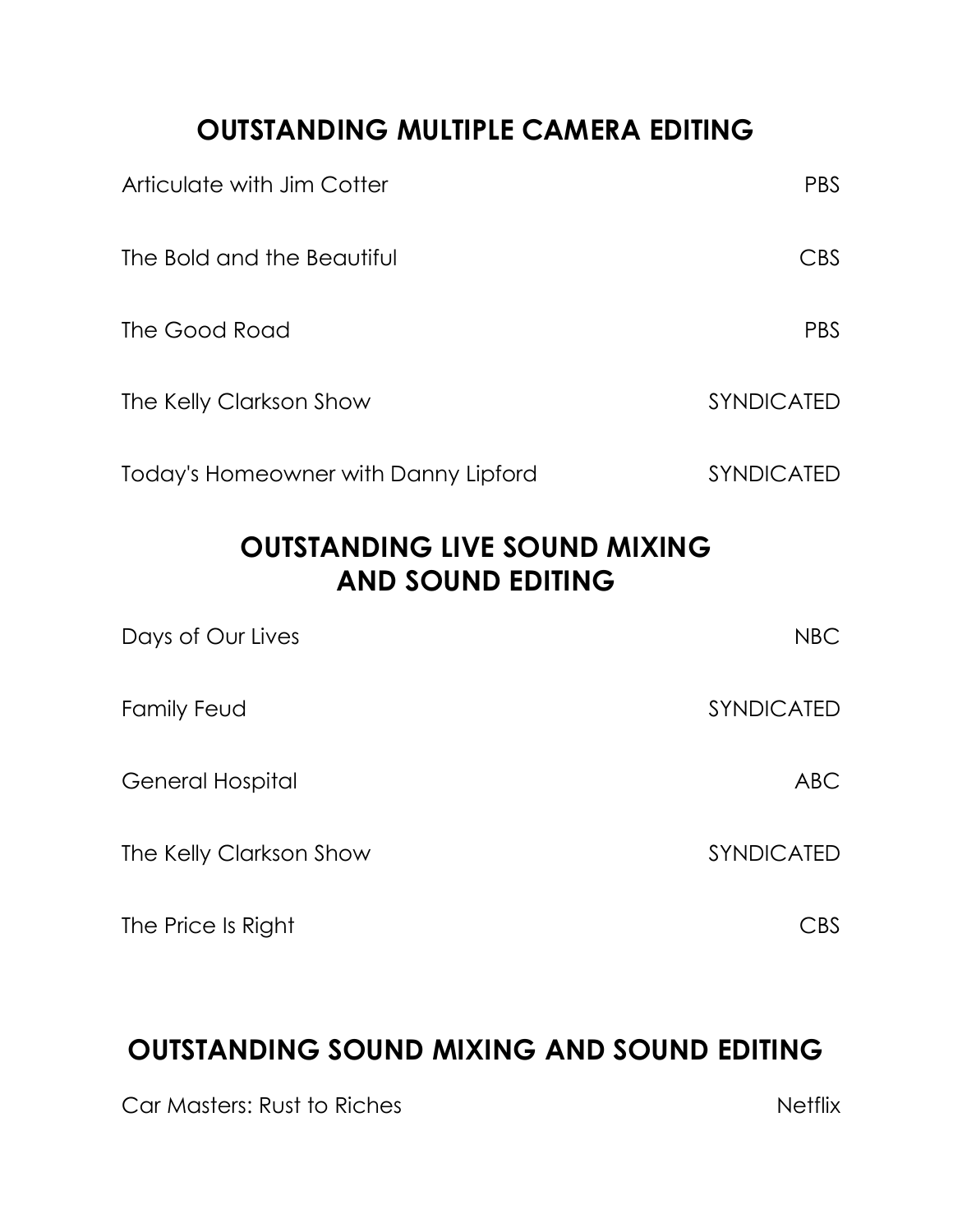| Disney Parks Magical Christmas Day Parade        | <b>ABC</b>       |  |
|--------------------------------------------------|------------------|--|
| Fresh, Fried & Crispy                            | <b>Netflix</b>   |  |
| Penguin Town                                     | <b>Netflix</b>   |  |
| You vs. Wild: Out Cold                           | <b>Netflix</b>   |  |
| <b>OUTSTANDING MAIN TITLE AND GRAPHIC DESIGN</b> |                  |  |
| Cat People                                       | <b>Netflix</b>   |  |
| Headspace: Guide to Meditation                   | <b>Netflix</b>   |  |
| Headspace: Unwind Your Mind                      | <b>Netflix</b>   |  |
| Home Work                                        | Magnolia Network |  |
| The View                                         | <b>ABC</b>       |  |

## **OUTSTANDING CASTING**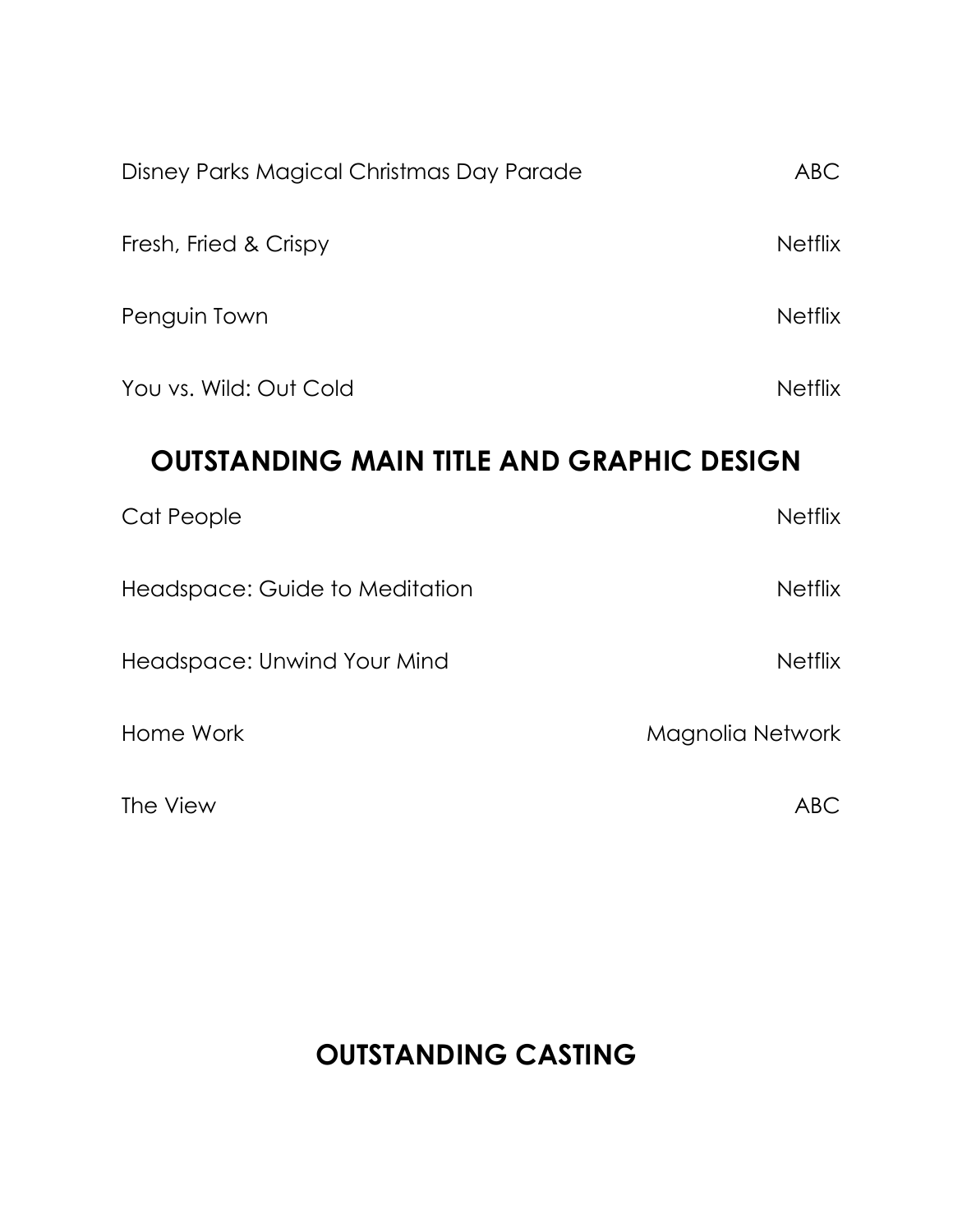| Days of Our Lives / Beyond Salem                                        | NBC   Peacock     |  |
|-------------------------------------------------------------------------|-------------------|--|
| Dogs                                                                    | <b>Netflix</b>    |  |
| <b>General Hospital</b>                                                 | <b>ABC</b>        |  |
| Start Up                                                                | <b>PBS</b>        |  |
| The Young and the Restless                                              | <b>CBS</b>        |  |
| <b>OUTSTANDING ART DIRECTION/SET</b><br><b>DECORATION/SCENIC DESIGN</b> |                   |  |
| The Ellen DeGeneres Show                                                | <b>SYNDICATED</b> |  |
| The Kelly Clarkson Show                                                 | SYNDICATED        |  |
| <b>Tamron Hall</b>                                                      | <b>SYNDICATED</b> |  |
| The View                                                                | <b>ABC</b>        |  |
| The Young and the Restless                                              | <b>CBS</b>        |  |

# **OUTSTANDING COSTUME DESIGN/STYLING**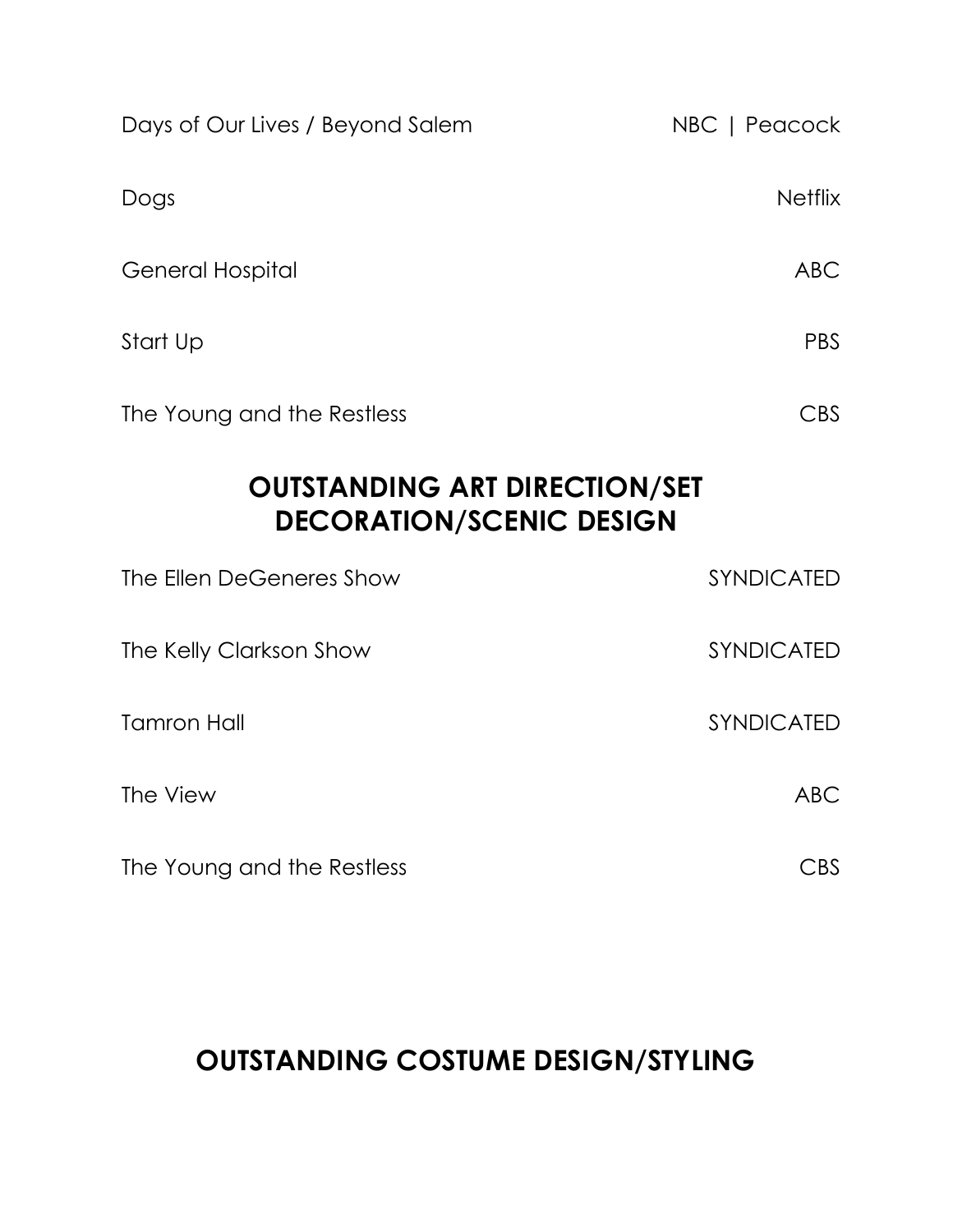| The Drew Barrymore Show        | SYNDICATED            |
|--------------------------------|-----------------------|
| <b>General Hospital</b>        | <b>ABC</b>            |
| Nick Cannon                    | SYNDICATED            |
| The Young and the Restless     | <b>CBS</b>            |
| <b>OUTSTANDING HAIRSTYLING</b> |                       |
| The Bold and the Beautiful     | <b>CBS</b>            |
| The Real                       | SYNDICATED            |
| <b>Red Table Talk</b>          | <b>Facebook Watch</b> |
| Red Table Talk: The Estefans   | Facebook Watch        |
| The Talk                       | <b>CBS</b>            |
| The View                       | <b>ABC</b>            |
| <b>OUTSTANDING MAKEUP</b>      |                       |
| <b>General Hospital</b>        | <b>ABC</b>            |
| The Real                       | SYNDICATED            |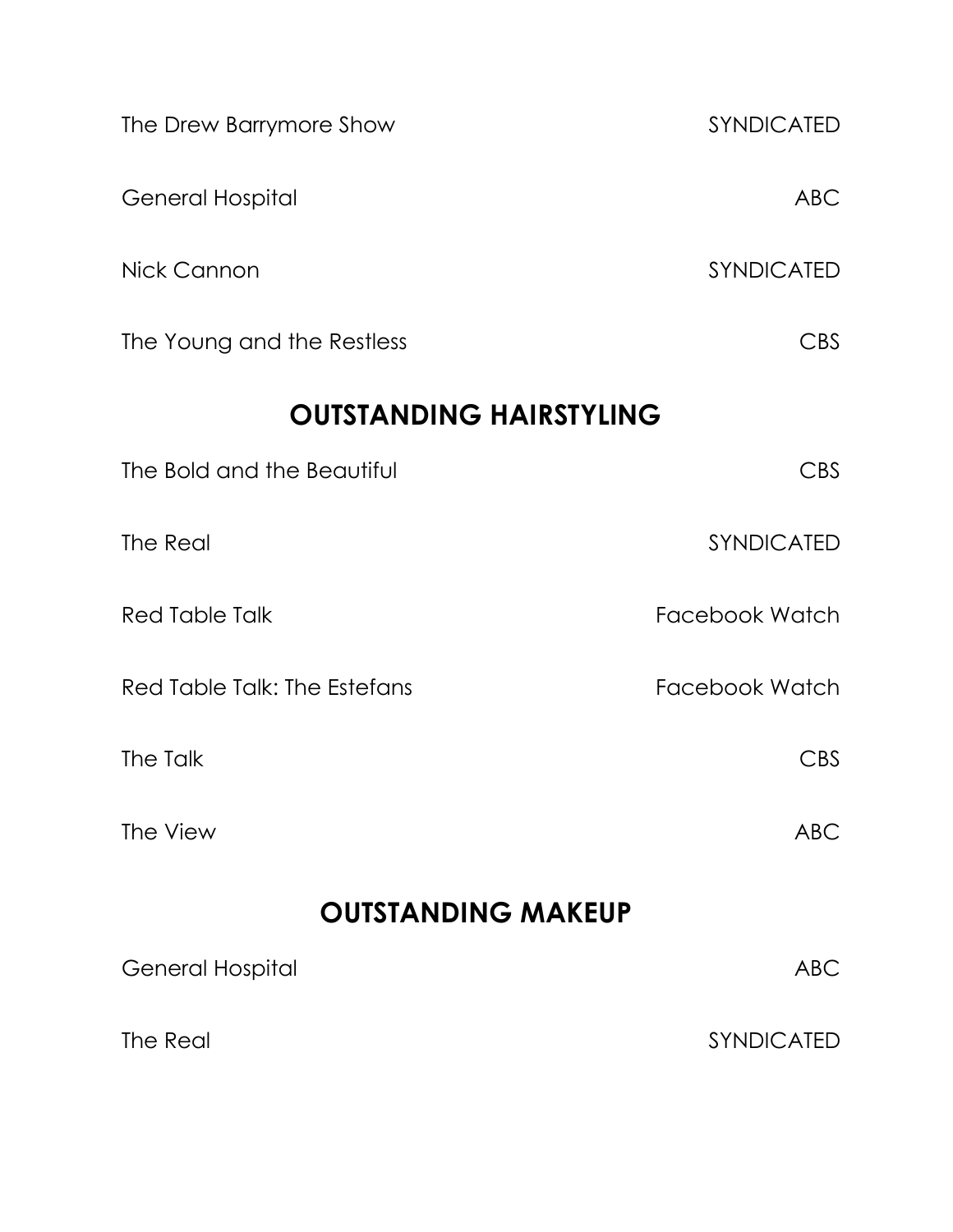The View ABC

Red Table Talk Facebook Watch

Tamron Hall SYNDICATED

## **OUTSTANDING SPECIAL EFFECTS COSTUMES, MAKEUP AND HAIRSTYLING**

The Drew Barrymore Show SYNDICATED

The View ABC

#### **Network Totals**

| SYNDICATED                                         | 48             |
|----------------------------------------------------|----------------|
| ABC                                                | 31             |
| <b>CBS</b>                                         | 31             |
| <b>Netflix</b>                                     | 27             |
| <b>PBS</b>                                         | 23             |
| <b>NBC</b>                                         | 15             |
| Facebook Watch                                     | 12             |
| Magnolia Network                                   | 5              |
| <b>Food Network</b>                                | 4              |
| Peacock                                            | 3              |
| YouTube.com                                        | 3              |
| AXS TV                                             | 2              |
| discovery+                                         | 2              |
| Disney+                                            | 2              |
| <b>MasterClass</b>                                 | $\overline{c}$ |
| PBS & Roku                                         | $\overline{c}$ |
| ABC, CBS, NBC, CNN, MSNBC, FOX - Multiple Networks | $\mathbf{1}$   |
| Apple TV                                           | $\mathbf{1}$   |
| <b>CBN</b>                                         | $\mathbf{1}$   |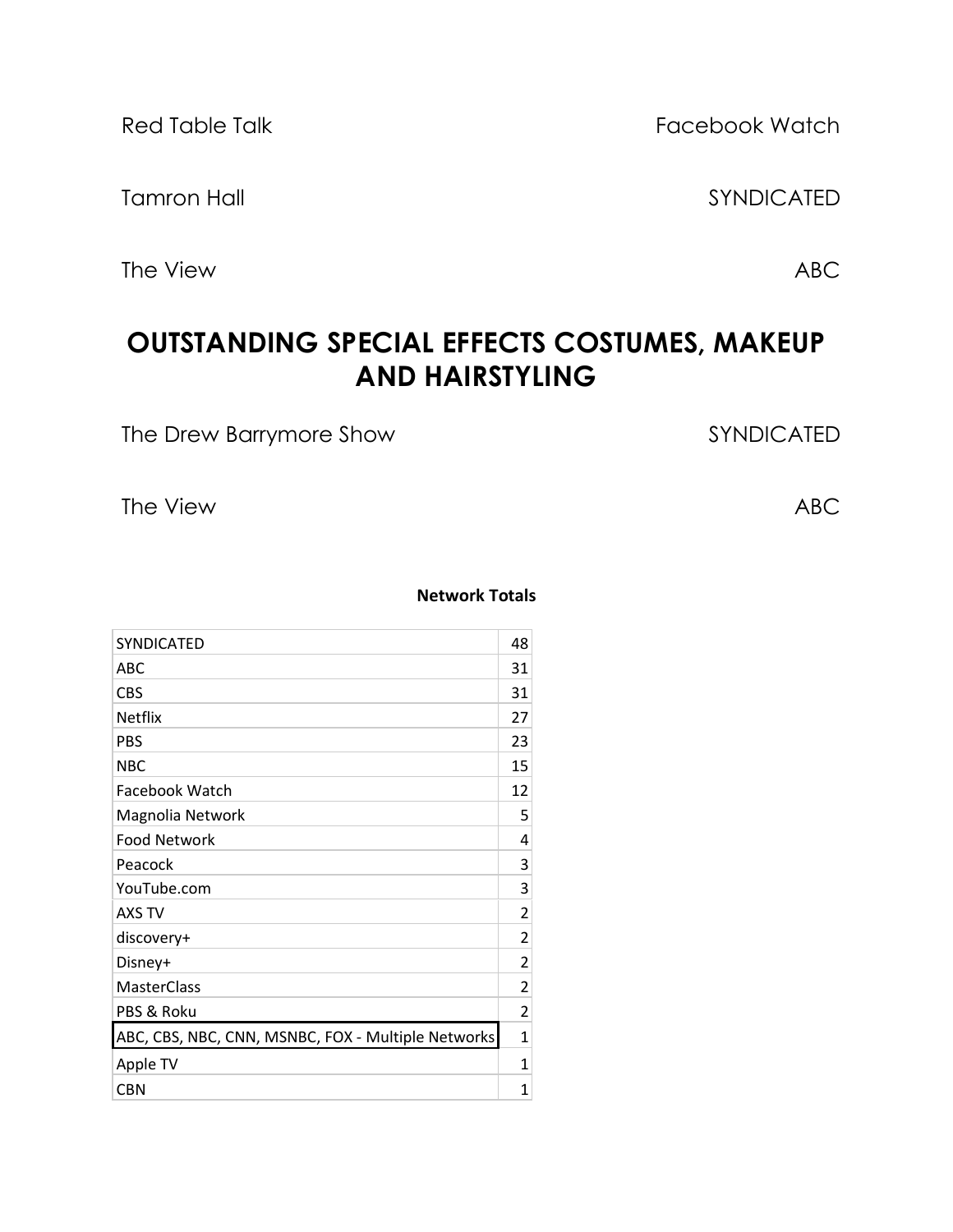| <b>Complex Networks</b>                | 1 |
|----------------------------------------|---|
| Eater                                  | 1 |
| Food Network Digital                   | 1 |
| <b>Game Show Network</b>               | 1 |
| Hulu                                   | 1 |
| <b>IMDbTV</b>                          | 1 |
| Lifetime                               | 1 |
| NBC / Peacock                          | 1 |
| <b>OWN</b>                             | 1 |
| Tastemade                              | 1 |
| Vice TV                                | 1 |
| The Weather Channel Television Network | 1 |
| YouTube Originals                      |   |
|                                        |   |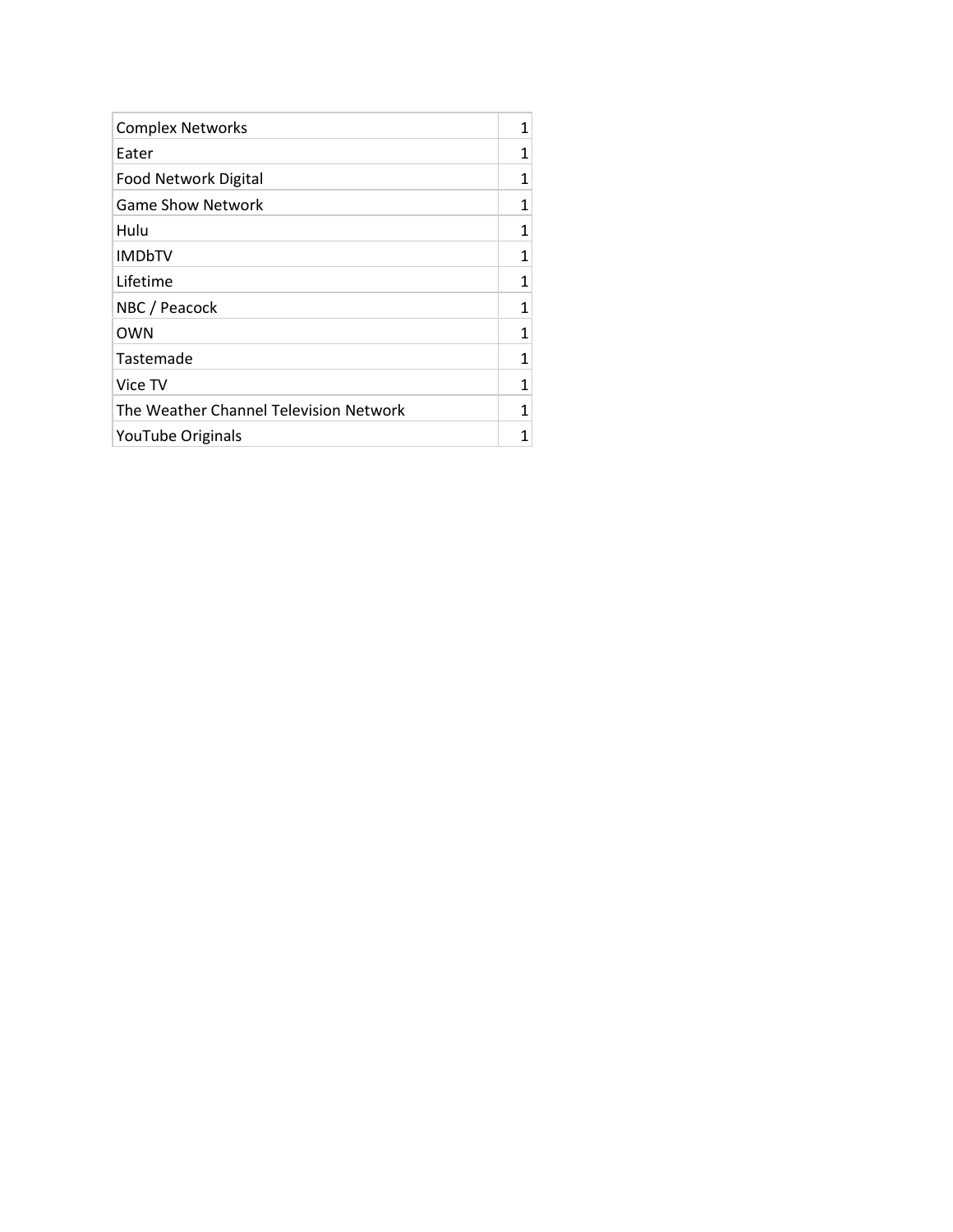#### **Program Totals**

| The Young and the Restless                 | 18                      |
|--------------------------------------------|-------------------------|
| <b>General Hospital</b>                    | 17                      |
| Days of Our Lives                          | 11                      |
| The Kelly Clarkson Show                    | 9                       |
| The View                                   | 9                       |
| The Bold and the Beautiful                 | 8                       |
| The Drew Barrymore Show                    | 6                       |
| Penguin Town                               | 6                       |
| Cat People                                 | 4                       |
| Shelter Me: Soul Awakened                  | 5                       |
| Fresh, Fried & Crispy                      | 4                       |
| <b>Red Table Talk</b>                      | 4                       |
| <b>Tamron Hall</b>                         | 4                       |
| <b>Wildlife Nation</b>                     | 4                       |
| Articulate with Jim Cotter                 | 3                       |
| <b>Beyond Salem</b>                        | 3                       |
| Disney Parks Magical Christmas Day Parade  | 3                       |
| <b>Family Feud</b>                         | 3                       |
| Jeopardy!                                  | 3                       |
| Red Table Talk: The Estefans               | 3                       |
| Samantha Brown's Places To Love            | 3                       |
| Start Up                                   | 3                       |
| Wheel of Fortune                           | 3                       |
| You vs. Wild: Out Cold                     | 3                       |
| 95th Annual Macy's Thanksgiving Day Parade | $\overline{2}$          |
| Barefoot Contessa: Modern Comfort Food     | $\overline{2}$          |
| Dogs                                       | $\overline{2}$          |
| The Ellen DeGeneres Show                   | 2                       |
| <b>Entertainment Tonight</b>               | $\overline{2}$          |
| The Good Road                              | $\overline{2}$          |
| <b>Growing Floret</b>                      | $\overline{2}$          |
| Headspace: Unwind Your Mind                | $\overline{2}$          |
| Home Work                                  | $\overline{2}$          |
| Let's Make a Deal                          | $\overline{2}$          |
| Live with Kelly and Ryan                   | $\overline{\mathbf{c}}$ |
| Peace of Mind with Taraji                  | $\overline{2}$          |
| Power On: The Story of Xbox                | $\overline{2}$          |
| The Price Is Right                         | $\overline{2}$          |
|                                            |                         |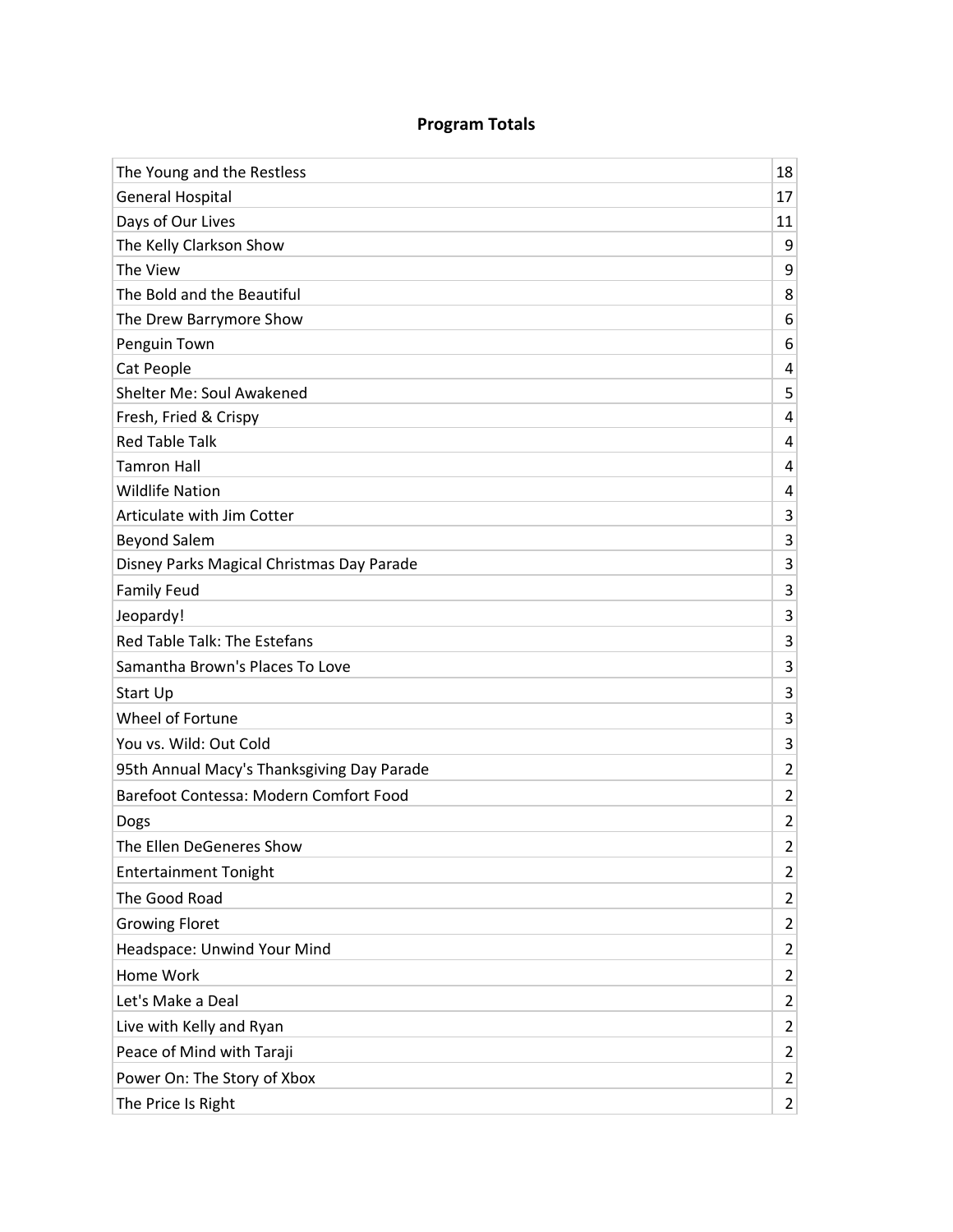| The Real                                                                                | $\overline{2}$ |
|-----------------------------------------------------------------------------------------|----------------|
| This Old House                                                                          | $\overline{2}$ |
| Today Show with Hoda & Jenna                                                            | 2              |
| Turning the Tables with Robin Roberts                                                   | $\overline{2}$ |
| 9 Months with Courteney Cox                                                             | 1              |
| 20th Anniversary Commemoration of 9/11                                                  | 1              |
| <b>Access Hollywood</b>                                                                 | 1              |
| The Black Church                                                                        | 1              |
| Car Masters: Rust to Riches                                                             | 1              |
| Caught in Providence                                                                    | 1              |
| Celebrity Wheel of Fortune                                                              | 1              |
| <b>Conscious Living</b>                                                                 | 1              |
| <b>Counter Space</b>                                                                    | 1              |
| <b>Culture Quest</b>                                                                    | 1              |
| Dark Shadows and Beyond - the Jonathan Frid Story                                       | 1              |
| Days of Our Lives / Beyond Salem                                                        | 1              |
| Dr. Phil                                                                                | 1              |
| Dream Home Makeover                                                                     | 1              |
| Extra                                                                                   | 1              |
| First Film                                                                              | 1              |
| For The Love of Kitchens                                                                | 1              |
| <b>GMA3: What You Need to Know</b>                                                      | 1              |
| Guy! Hawaiian Style                                                                     | 1              |
| Guy's Ranch Kitchen                                                                     | 1              |
| Headspace: Guide to Meditation                                                          | 1              |
| <b>Hot Ones</b>                                                                         | 1              |
| Hunger Interrupted                                                                      | 1              |
| If These Walls Could Rock                                                               | 1              |
| In Our Hands: The Battle For Jerusalem                                                  | 1              |
| <b>Inside Edition</b>                                                                   | 1              |
| Issa Rae Teaches Creating Outside The Lines                                             | 1              |
| <b>Judge Mathis</b>                                                                     | 1              |
| Judy Justice                                                                            | 1              |
| The Juneteenth Menu                                                                     | 1              |
| Legacy List with Matt Paxton                                                            | 1              |
| Lidia's Kitchen                                                                         | 1              |
| Lifetime and The Hollywood Reporter Present Women in Entertainment: The Next Generation | 1              |
| Mary McCartney Serves It Up                                                             | 1              |
| Milk Street                                                                             | 1              |